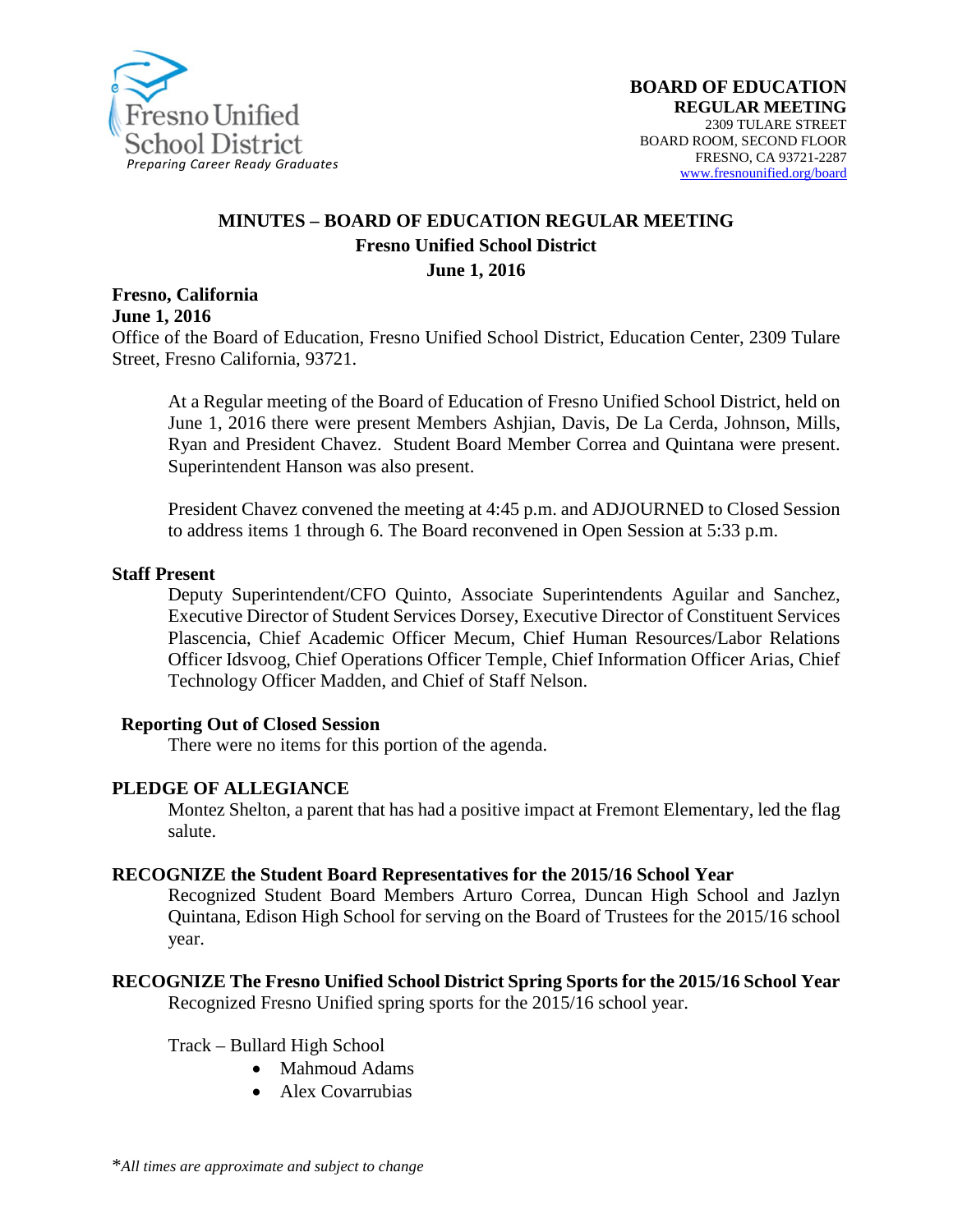- Ontario Wells
- Charles Williams
- Markelle Raymond

Girls Lacrosse – Bullard High School

## **HEAR Reports from Student Board Representatives**

Campus Culture Manager Leslie Loewen provided a report to the Board of Education on behalf of Hoover High School students, sharing details of the SAB meeting and ongoing events at Hoover High School. Leslie reported Hoover High School students were excited to hear new textbooks and curriculum were on the way and are proud to continue the work of the Human Element initiative. In addition, Ahwahnee Middle School student ambassadors were introduced and given the opportunity to share highlights of various school activities and experiences.

## **HEAR Report from Superintendent**

- Superintendent pointed out that per staff request, A-11, the Ratification of Notices of Completion and A-5, Resolution HR 2015-24 in the Matter of Reduction and/or Elimination of Classified Services for the 2016/17 School Year had been pulled from the agenda.
- The last day of school is Thursday, June 9. Superintendent Hanson thanked Fresno Unified employees for their hard work and dedication -- creating an educational environment where our students can learn and succeed.
- Sunnyside and Hoover high schools conducted graduation walks yesterday through their regional feeder schools, engaging with students and serving as reminders as to the importance of staying in school and on track to graduate.
- Superintendent Hanson has been invited to a meeting at the White House next week to discuss President Obama's key initiative, My Brother's Keeper. The meeting will center on identifying best practices to build upon our graduation rates and develop stronger college and career ready graduates amongst all student sub-groups through attendance.
- Superintendent Hanson then spoke of the Board's discussion and adoption of the 2016/17 budget and Local Control Accountability Plan (LCAP). The plans presented will demonstrate the Board's solid fiscal stewardship, which is allowing Fresno Unified to invest more than \$154 million in LCAP dollars in new and ongoing resources in staffing, programming and operations: maintaining 24:1 student to teacher ratios five years ahead of state requirement; expanding the additional 30 minutes of instruction to a total of 40 elementary schools; adding more social emotional supports resulting in 86 FTE to support our students; committing ongoing funds of \$12.7 million for English learners, adding Hmong as one of many foreign languages offered in high schools; increasing site allocations by \$5 million; improving safety; building new pools at McLane and Roosevelt; and finally, investing \$13 million for CTE to expand access and pathways at Duncan High School, bringing the total investment to \$19 million in ongoing resources toward CTE in 2016/17. The budget also means hiring 140 new teachers and classified employees.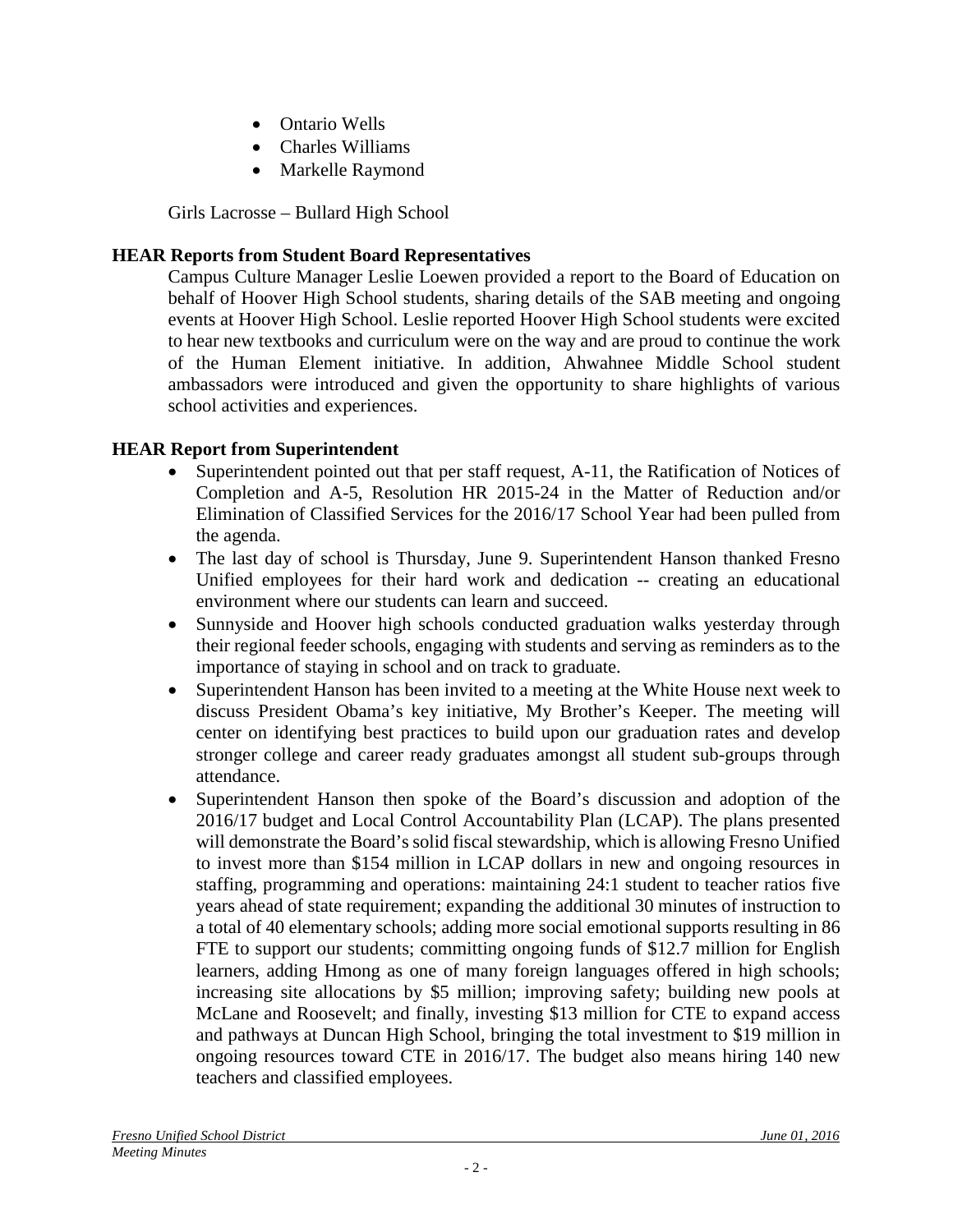• Superintendent Hanson closed by congratulating the class of 2016 and wishing everyone a safe and enjoyable summer break.

On a motion by Member Ryan, seconded by Member Davis, the consent agenda, exclusive of agenda item: A-3, A-6, A-7, A-8 and A-9 which were pulled for further discussion, was approved on a roll call vote of 9-0-0 as follows: Student Board Members: Correa and Quintana, Members Ashjian, Davis, De La Cerda, Johnson, Mills, Ryan and President Chavez.

## **A. CONSENT AGENDA**

- **A-1, APPROVE Personnel List APPROVED**, **as recommended** the Personnel List, Appendix A, as submitted.
- **A-2, ADOPT Findings of Fact and Recommendations of District Administrative Board ADOPTED, as recommended** the Findings of Fact and Recommendations of District Administrative Panels resulting from hearings on expulsion and readmittance cases conducted during the period since the May 25, 2016, Regular Board meeting.

#### **A-3, ADOPT Resolution No. 15-26 Authorizing Debt Service Estimate to be Provided to the County of Fresno**

**ADOPTED, as recommended.** The Fresno County Auditor-Controller allows school districts to provide estimate of debt service payments if there is an expectation that bonds will be issued in the upcoming fiscal year. This allows the Fresno County Auditor-Controller to place the appropriate tax levies on the annual tax rolls to cover the debt service requirements of the bonds.

**Member Ashjian** – Can I get clarification on what this resolution is and what it does? **Ruth Quinto** – This resolution is sent to the county of Fresno so they have notification of our intent to issue bonds for next fiscal year as they are setting the district's property tax rate so that as they are making decisions regarding their reserves for our property tax. This will guarantee that if they change their reserve policy, that our tax rate will not change. We made a promise to our voters that our property tax would not increase as a result of Measure Q. Yet the County of Fresno has the opportunity to change their reserve requirements and they have done that in the past.

**Member Ashjian** – Do we have a plan of what we will be doing with this last issuance? **Ruth Quinto** – We will have a project list available for the board which is a "C" item in this evening's agenda and will be brought back as a "B" item for discussion at our next board meeting.

Member Ashjian moved for approval, seconded by Member De La Cerda, which carried a vote of 7-0-0, as follows: AYES: Board Members: Ashjian, Davis, De La Cerda, Johnson, Mills, Ryan and President Chavez.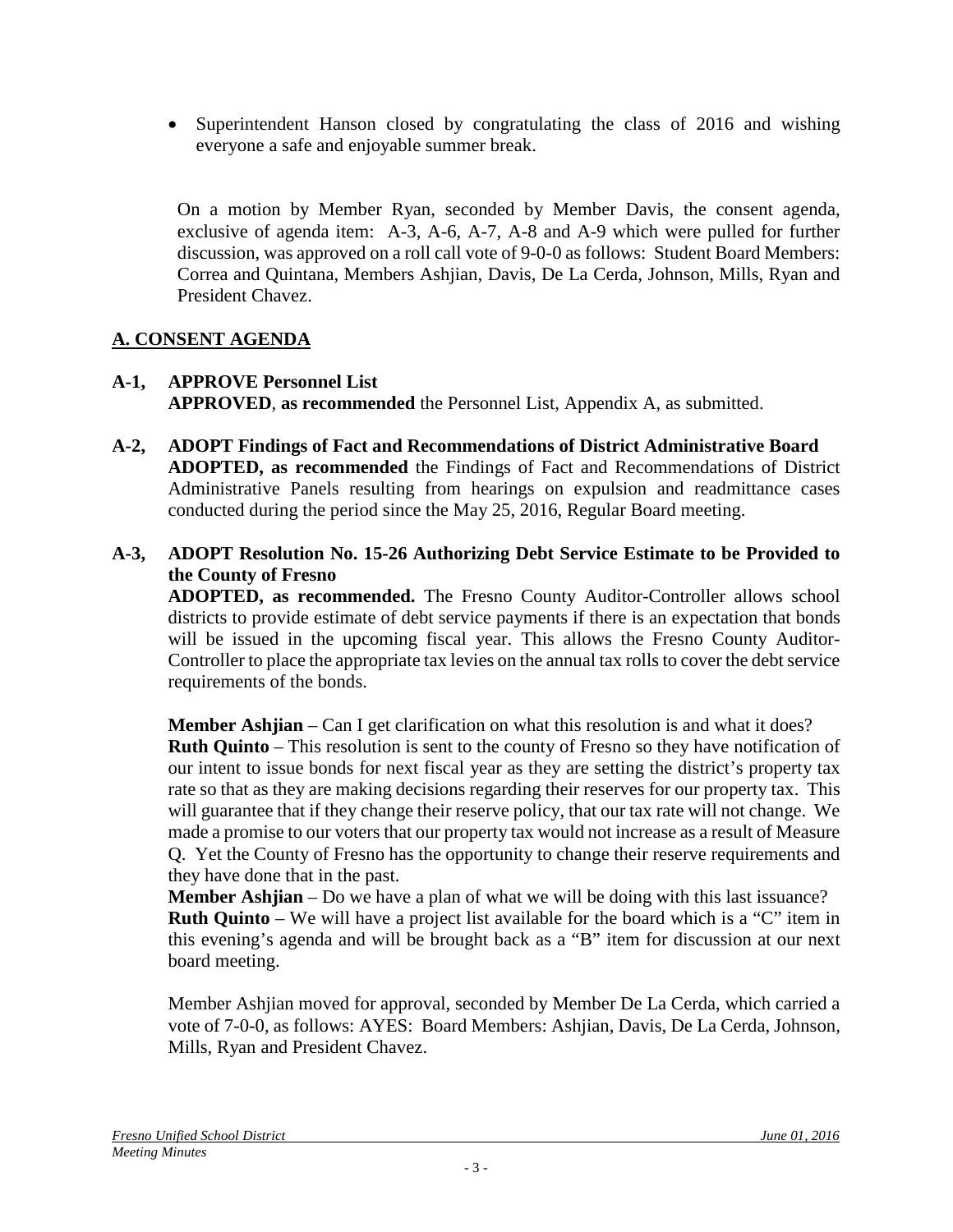**A-4, ADOPT Resolution No. 15-27 Authorizing Inter-Fund Loans for Cash Flow Purposes ADOPTED, as recommended** Resolution No. 15-27 recommended for adoption to authorize Fresno Unified School District to transfer funds as needed for cash-flow purposes and to repay those transactions as funds become available for the 2016/17 fiscal year. Education Code Section 42603 authorizes inter-fund loans to cover such temporary cash flow transfers.

#### **A-5, ADOPT Resolution HR 2015-24 in the Matter of Reduction and/or Elimination of Classified Services for the 2016/17 School Year**

**PULLED FROM AGENDA** Resolution HR-2015-24 in the Matter of Reduction and/or Elimination of Classified Services for the 2016/17 school  $\mathbb{R}^n$ . The district intends that no employee will be subject to layoff proceedings  $f(x)$  the 2016/17 school year. In addition, any employee currently holding a benefited position who would be subject to loss of benefits will be offered an alternative position to retain their benefits. The Superintendent recommends adoption. Fiscal impact: Potential savings for the district will be provided on or before June 1, 2016. Contact person: Paul Idsvoog, telephone 457-3548.

## **A-6, ADOPT Declaration of Need for Fully Qualified Educators**

**ADOPTED, as recommended.** The adoption of the Declaration is a prerequisite to the issuance of any limited assignment teaching permits or emergency permits in the event that shortages in certain subject areas occur.

**Member De La Cerda** – Can you please explain the process and why we are adopting this declaration?

**Paul Idsvoog** – This declaration would allow us to issue alternative certifications such as provisional internships permits, short-term staff permits, limited assignments and SLP's waivers as well internships, as we wait for individuals to pass their CSETs, finish their Masters etc.

**Member De La Cerda** – How often does this need exist?

**Paul Idsvoog** – This is an annual process that we do so we have the availability and flexibility to make sure we are staffed.

**Member De La Cerda** – The reason that I asked is because we are in a midst of a teacher shortage. Is this a year-to-year issuance?

#### **Paul Idsvoog** – Yes.

**Member De La Cerda** – Does this do anything to bolster our long-term need of teachers? **Paul Idsvoog** – For our provisional internships permits and our short-term staff permits, it allows us to mentor these individuals as they complete their education and hopefully keep them on and intern ready.

**Member Ryan** – In light of all this information, this is not time to reduce class sizes if it is going to be difficult filling the classrooms that we have now. I would have to question the quality of the teachers that we would have to hire.

Member De La Cerda moved for approval, seconded by Member Ryan, which carried a vote of 7-0-0, as follows: AYES: Board Members: Ashjian, Davis, De La Cerda, Johnson, Mills, Ryan and President Chavez.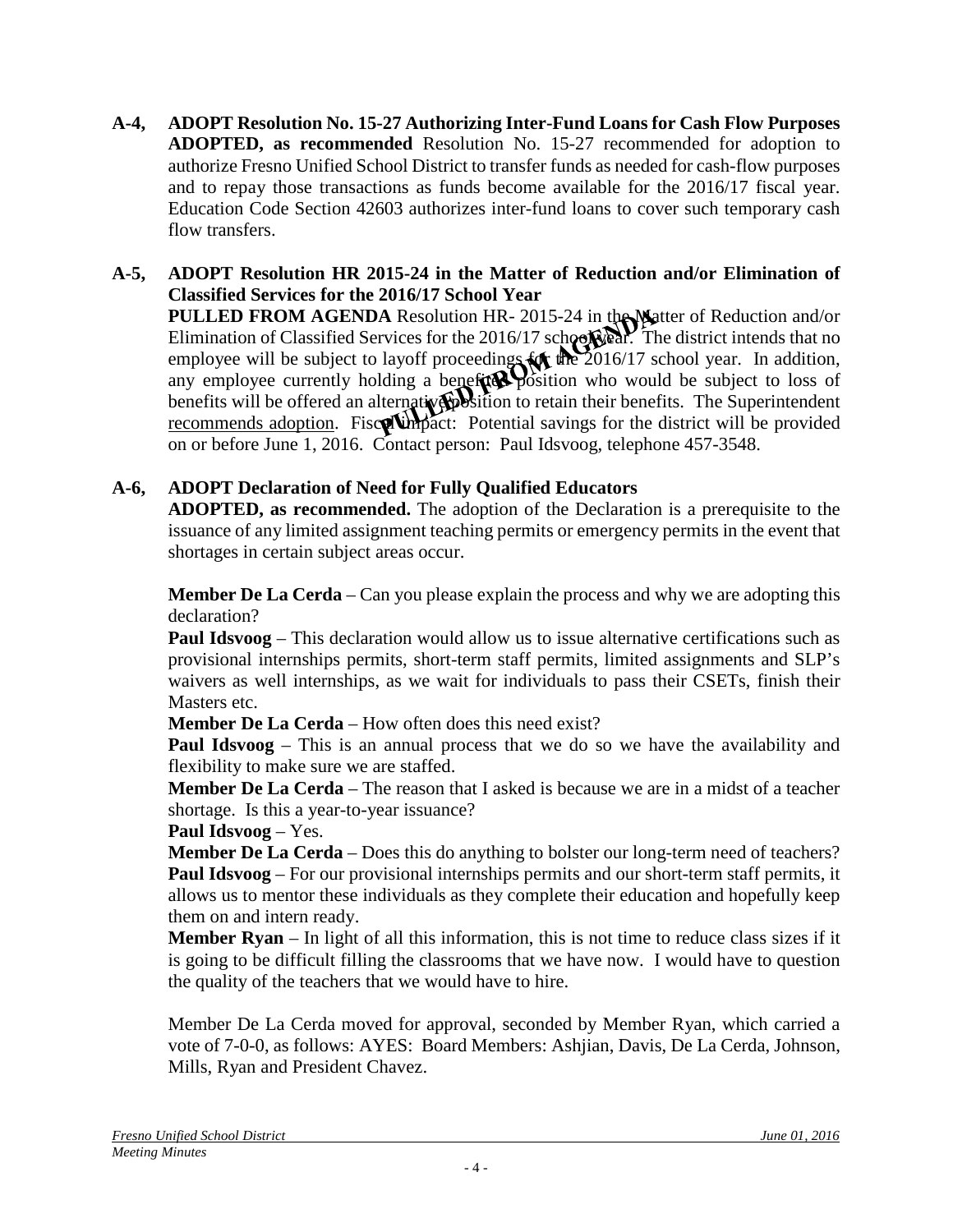## **A-7, APPROVE Award of Bid 16-13R, Figarden Elementary School Classroom Building Additions Rebid**

**APPROVED**, **as recommended** Bid 16-13R for construction of two eight-classroom buildings, a four classroom Kindergarten building and associated site work at Figarden Elementary School. The new classroom buildings will replace portables. The project also includes new entry gates, landscaping and hardscape, and north parking areas; and upgrades to storm drain and other utilities. The request for bids was lawfully advertised on April 15, 2016. Notifications were sent to 178 vendors and four construction trade publications, and the district received two responses. Bids were opened on May 10, 2016.

Staff recommends award to the lowest responsive, responsible bidder:

David A. Bush, Inc. (Hanford, California) \$9,287,000

Member Ryan moved for approval, seconded by Member Davis, which carried a vote of 6- 0-1, as follows: AYES: Board Members: Davis, De La Cerda, Johnson, Mills, Ryan and President Chavez. ABSENTIONS: Board Member Ashjian.

#### **A-8, APPROVE Award of Bid 16-31, Turner Elementary School New Classroom and Administration Buildings**

**APPROVED**, **as recommended** Bid 16-31 for construction of a new eight-classroom building, administration building, and associated site work at Turner Elementary School. The new buildings will replace portable classrooms, a portable restroom building, and portable office building. The project also includes a new entry canopy and landscape rehabilitation for increased green space. The request for bids was lawfully advertised on March 25, 2016. Notifications were sent to 175 vendors and four construction trade publications, and the district received two responses. Bids were opened on May 12, 2016.

Staff recommends award to the lowest responsive, responsible bidder:

AMG & Associates, Inc. (Santa Clarita, California) \$5,263,000

**Member Mills** – The reason that I pulled this item is because we had a lot of Measure Q projects in the pipeline including the one at Slater Elementary where we need to get buildings in the electro-magnetic field we need to get rid of those and we can't use them and we have a lot portables it seems to be the same situation if not worse and I am trying to figure out how we decided to move on Turner and we haven't yet moved on Slater.

**Karin Temple** – We are in fact moving on Slater. The way we prioritize projects is based on the number of portables to the number of permanent classrooms. At the time that we started the Turner project and the Figarden project, those were the most highly portable impacted campuses. Slater the project actually is in design currently as is a project for Erickson Elementary, they are both highly portable impacted. Slater does have the additional challenges as you pointed out. With Slater we took additional time to actually Master Plan the campus because the challenges are so great and the number of new classrooms needed is so significant. When we start building we will know what it will look like far into the future. We currently have an architect working the plans.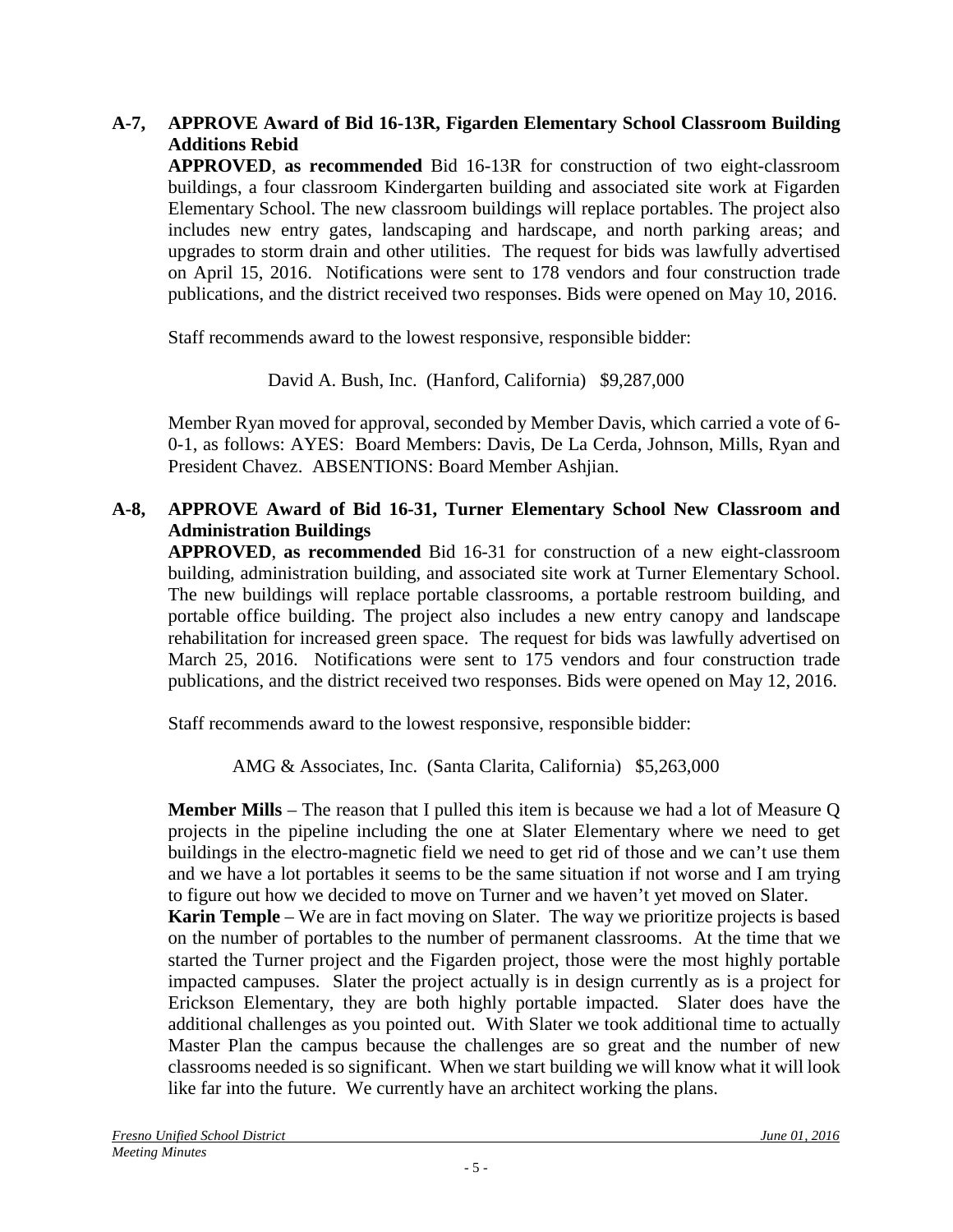**Member Mills** – Do we have a timeline?

**Karin Temple** – I don't have that information in front of me. I can tell you the funding is available in the current Measure Q dollars that we have available.

**Member Mills** – About how long did it take to plan Turner's project?

**Karin Temple** – We will follow-up in a board communication so I can be more specific about the timeline.

Member Mills moved for approval, seconded by Member Ryan, which carried a vote of 7- 0-0, as follows: AYES: Board Members: Ashjian, Davis, De La Cerda, Johnson, Mills, Ryan and President Chavez.

**A-9, RATIFY K-11 English Language Arts, Algebra, Geometry, and Algebra II Purchases RATIFIED, as recommended** information on purchases made for the K-11 English Language Arts, Algebra, Geometry, and Algebra II adoptions. Favorable agreements to the district resulted after extensive negotiations between the Purchasing Department, McGraw Hill, The College Board, and Houghton Mifflin Harcourt. The cost to the district, with tax included, is \$16,295,292.

**Member Ashjian –** Why is the cost twice as much from last year's purchase?

**Melissa Dutra –** Last year's adoption was in Mathematics and it was only Kindergarten through eighth grade. This year we have three adoptions:

- Kindergarten through eleventh grade for ELA, we consider that two because we have K-8 and nine through eleven; and
- Mathematics at the high school level.

ELA is going to be inherently move expensive because it has more ancillary products with it. It has been several years since we have had a formal adoption in Mathematics and was difficult to estimate the cost of the adoptions. We were benching ourselves with other districts to ensure that we were not paying more than other districts and we were right in the same ballpark.

**Member Ashjian –** Did you get a chance to see the textbooks? Talk to teachers or parents? **Melissa Dutra –** The text books we are talking about tonight are the same ones that we brought forward to you a few board meetings ago where we discussed working with 300 teachers in a pilot with middle schools, elementary schools, administrators and parents.

**Member Ashjian –** What was the response of your parents, teachers and students who were in the pilot?

**Melissa Dutra** – In the decision making we went with what the teachers really wanted. The feedback was very positive and they are loving the books.

**Community Member Jon Bath** – Feels that decisions are being made by handful of individuals. Engaging larger groups used to be done and needs to come back.

**Member De La Cerda** – Can you please reiterate the process that was taken to get to this point?

**Melissa Dutra –** The process was extensive. Teachers were engaged in a number of ways:

- We used Employee Zone approximately 14 times to engage teachers;
- Materials were available at "E" Street for all to access:
- AC's were able to take the materials back to their site to have teachers use and review the materials;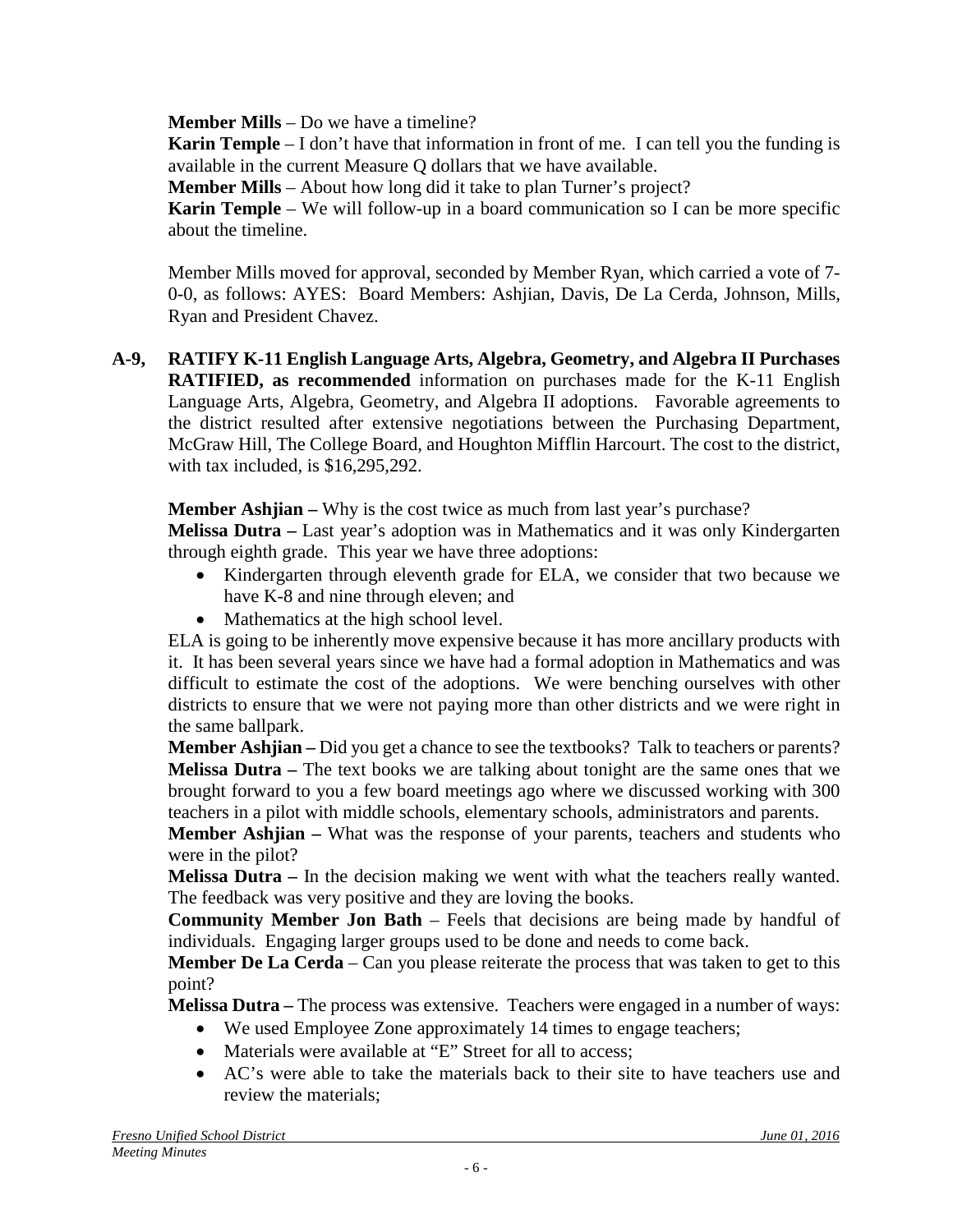- Groups that wanted to pilot were allowed to pilot;
- Teacher advisory teams;
- Parent engagements where they could come and look at the material either at "E" street or at their sites;
- Invited Board members to come and look at the materials; and
- Put together the data and feedback for a recommendation.

In looking at the data, there were some clear choices. We received over 96% in feedback responses from our pilot groups. In making our recommendation we used the feedback from the teachers.

**Member De La Cerda** – I met with some of the teachers that were in the pilot and they liked what they were given and did not have any concerns about the curriculum. There is not one curriculum that is going to meet all our needs.

**Member Ashjian –** How were the teachers selected to be part of the pilot program?

**Melissa Dutra –** When we looked for teachers to pilot, we looked for teachers from every grade level, every region and every type of school. We then asked principals if they had AC's that wanted to be part of the pilot that is where we started. From there we asked schools if they wanted to pilot, we worked through our IP model, we worked through our cycle trainings. We were open to having any and all teachers. The only limitation was we weren't able to have an entire school piloting everything.

**Member Davis –** This was a large pilot. How long will we keep these books?

**Melissa Dutra –** This will be an eight year commitment.

**Member Davis –** Were there sample lessons provided to the teachers?

**Melissa Dutra –** All teachers have complete access to the materials online. In the next couple of weeks, 1000 teachers will be trained.

**Member De La Cerda** – With the curriculum that has been selected will it tie in from grade to grade?

**Melissa Dutra –** Yes. That is why it was such a huge pilot because we included everyone from K-11<sup>th</sup> grade.

Member Ryan moved for approval, seconded by Member De La Cerda, which carried a vote of 7-0-0, as follows: AYES: Board Members: Ashjian, Davis, De La Cerda, Johnson, Mills, Ryan and President Chavez.

#### **A-10, RATIFY Change Order for Bid 16-04, Robinson Elementary School New Kindergarten Building Construction**

**RATIFIED, as recommended** information on Change Order 1 for Robinson Elementary School New Kindergarten Building Construction project*.*

Change Order 1: \$6,508.69

This change order includes, but may not be limited to: abatement of insulation and exposed soil on hydronic pipe.

| <b>Original Contract Amount:</b> | \$1,826,000.00 |
|----------------------------------|----------------|
| Change Order 1:                  | \$6,508.69     |
| <b>New Contract Amount:</b>      | \$1,832,508.69 |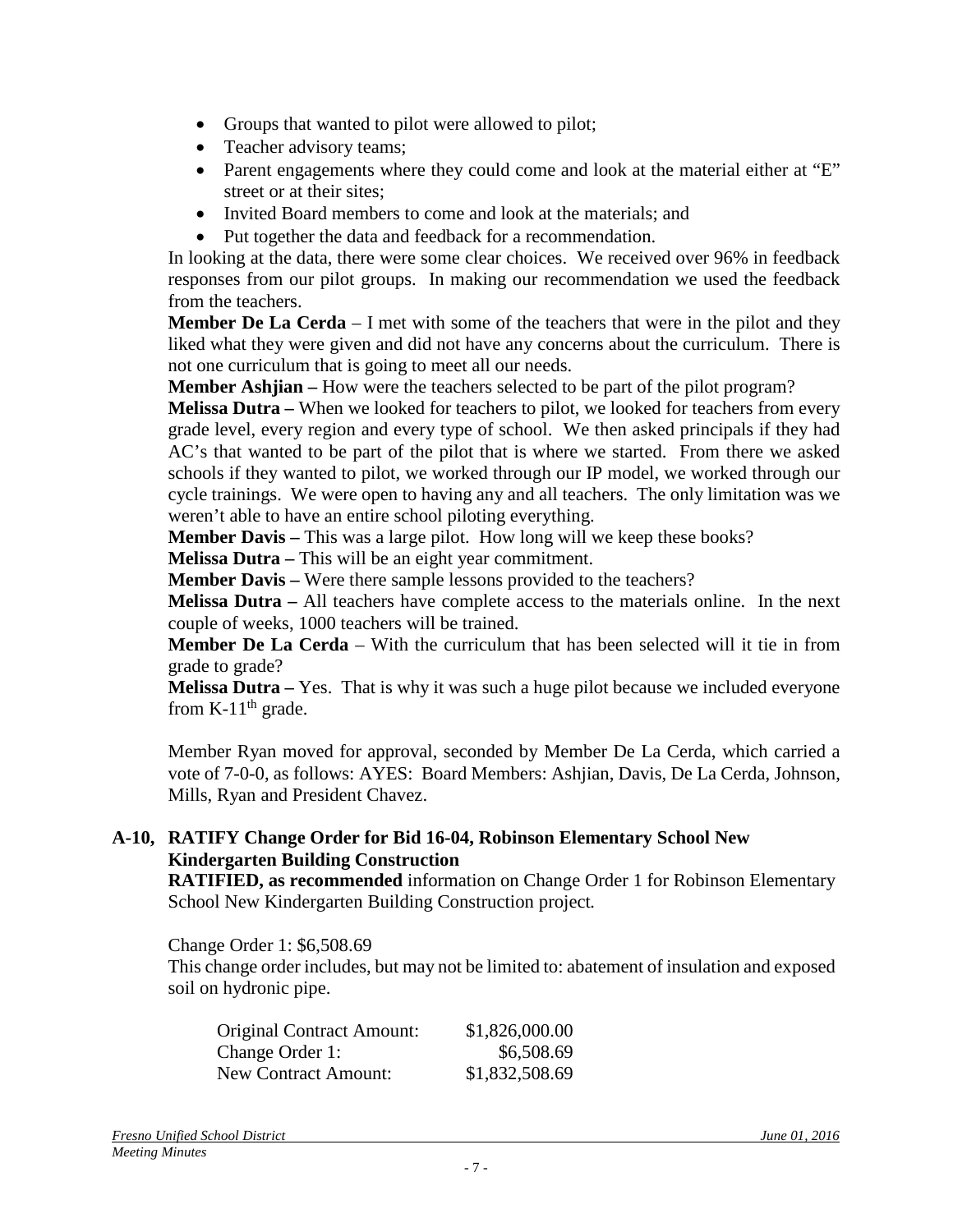#### **A-11, RATIFY the Filing of Notices of Completion for the following Projects**

Included in the Board binders are Notices of Completion for the following projects, which

# have been completed according to plans and specifical  $\bf{R}$

RFP 15 $\mathbf{R}$ Bid 16-08 **Sver High School Aquatic Center** Sunnyside High School Cooling Tower Replacement

#### **END OF CONSENT AGENDA (ROLL CALL VOTE)**

## **UNSCHEDULED ORAL COMMUNICATIONS**

**Andrew Fabela** – In the midst of graduations and our graduation rate increasing, Mr. Fabela asked what the quality of our graduates is when they leave Fresno Unified. Will that diploma provide equal access to a college education? Are we really getting our students college ready?

**Darius Assemi** – Congratulated the board on the increase with their graduation rates. Also, thanked the board on their investment in CTE and Community Nurses.

## **B. CONFERENCE/DISCUSSION AGENDA**

**B-12, DISCUSS and ADOPT Fresno Unified School District's 2016/17 Local Control Accountability Plan**

**DISCUSSED and ADOPTED.** The Local Control Accountability Plan (LCAP) is a requirement resulting from the State's Local Control Funding Formula (LCFF). School districts across the State receive LCFF funds for every student, with additional funds going to districts with high unduplicated counts of students living in poverty, English learners, and foster youth. Fresno Unified School District is required to adopt a Local Control Accountability Plan at the same time as the adoption of the district budget.

Presentation by Executive Officer, Tammy Townsend

An opportunity was provided to hear questions/concerns from members of the board and staff was available to respond

**Hector Cerda, California Youth Connection** – Spoke about the LCAP and the need for more support for Foster Youth in Fresno Unified. Argued that there was not enough meaningful and/or authentic engagement with Foster Youth to get their feedback.

**Jon Bath, Teacher/Community Member** – The message to attend LCAP meetings were many but not through the right channels. Feels that Fresno Unified is not listening to the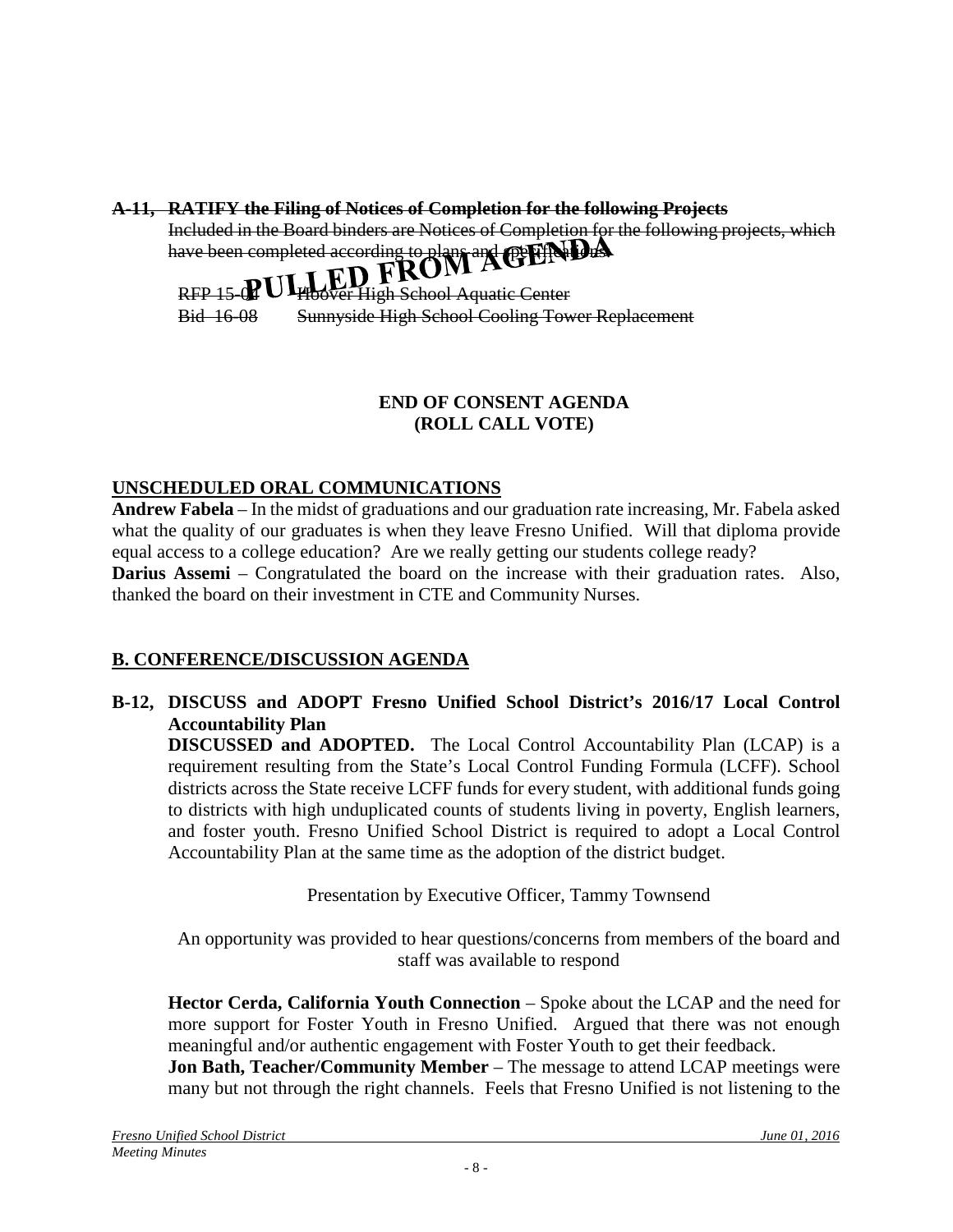stakeholders with what they are asking for in the LCAP. Is frustrated with the process and that it lacks transparency.

**Andrew Fabela** – Feels there is a lack of equity and access with the LCAP. Made comments in regards to the need of more social workers at sites instead of police presence. Disagreed with the \$300,000 at Edison to continue their after-school program.

**Va Her** – Spoke about the LCAP process and felt things were done backwards. Items were implemented prior to receiving board approval. Felt that there was not enough outreach to inform parents about the LCAP.

**Member De La Cerda –** What was the process that we used in deciding our ratios for Social Worker to Foster Youth?

**Ambra Dorsey –** We use research standards. Just as a reminder in the last 2-3 years, the board has committed a great deal of resources to our social and emotional supports which included counselors, social workers and most recently the four to support Foster and Homeless Youth. The standards that Mr. Cerda sights I can certainly appreciate, prior to my employment here I was a CPS social worker for 13 years. During that time I became very familiar with the standards that Mr. Cerda mentions and they are for child welfare social workers, which are very different for standards for School Social Workers. The standards for School Social Workers that the National School Social Workers Association of America recommends is 1 to 250, and a lower ratio for students who have a higher need. Last year, in recommending four social workers and doing the same to add five this year, we are looking at a ratio of 85-100 students per worker. It is important to note that this is not the only social worker meeting with the students, they have a county social worker, and each of our middle and high schools has a fulltime mental health person working with them as well. The services of these workers are supplemental to those of the primary social worker. Comparing child welfare standards to school social worker standards is like apples and oranges.

**Member De La Cerda –** What will our ratios be next year?

**Ambra Dorsey –** Projections for next year will be recognizing the numbers are fluid will be between the 85-100 students per social worker, serving grades six through twelve, to supplement the fulltime social worker on campus.

**Member De La Cerda** – So we are actually below what the state recommends?

**Ambra Dorsey –** Correct.

**Member De La Cerda** – Can we get clarification on the after-school program at Edison and the money that is being used?

**Ruth Quinto** – Two years ago the district submitted an application for the after-school program at Edison High School. Edison High School just missed the cut-off from the state for the eligibility for the after-school program and at that time we suggested that the district back-fill the resources to maintain the after-school program. The state was coming out of its economic downturn and really starting to build back resources to school districts. The school felt very strong about the program and asked that we maintain the after-school program for three years until they were able to reapply for the program. The application is coming up again this year and hopefully they will qualify. We will know and then the Board can make a decision of whether or not to reinvest in the program at that time. We feel confident that we will qualify in this cycle.

**Member Davis** – Thanked Tammy Townsend for conducting LCAP meetings and the outreach efforts to our stakeholders. Pointed out that Mr. Bath made a good argument in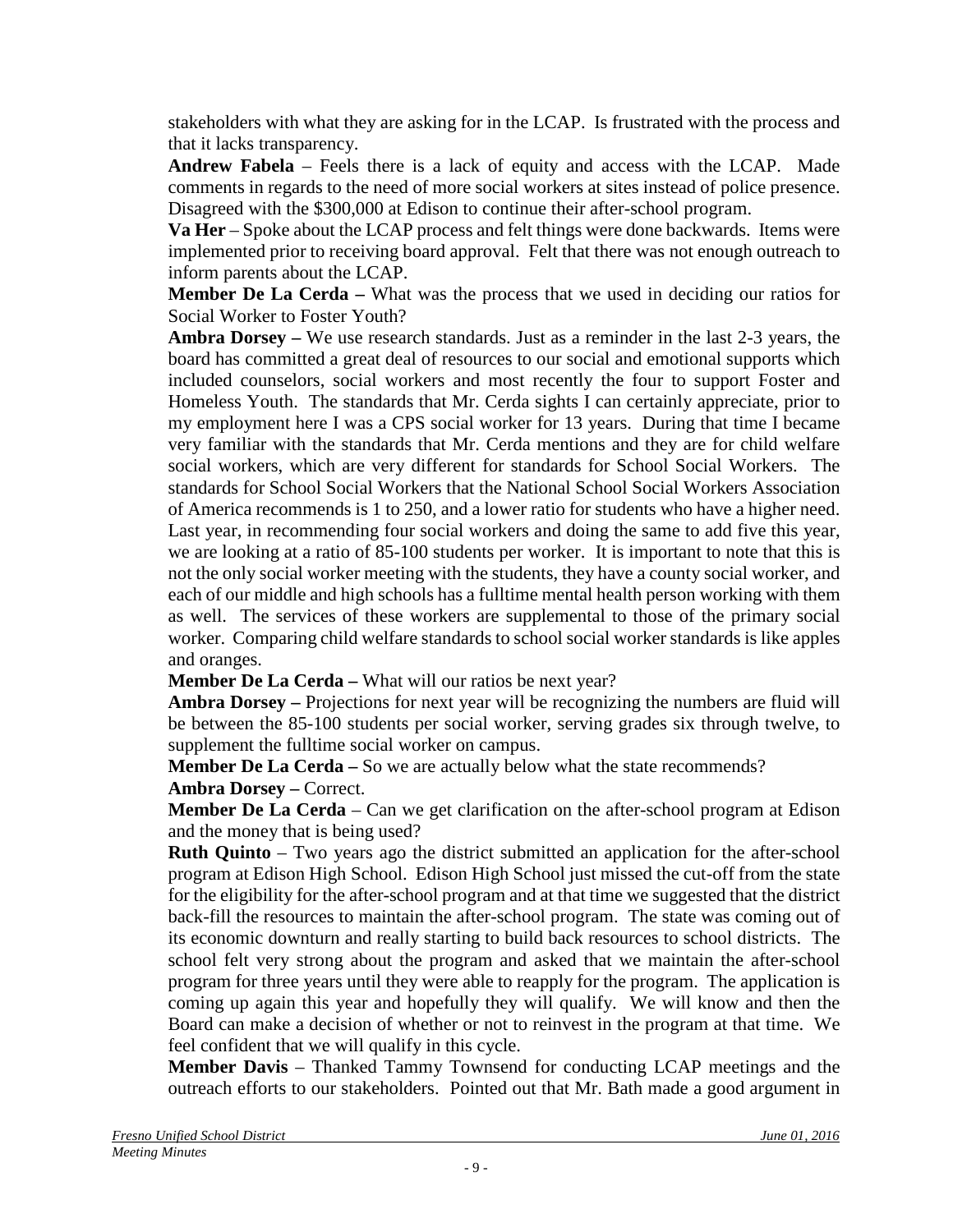regards to reaching out to the teachers who are already at the sites for LCAP feedback. We did hold a lot of meetings but we can always do better to engage our stakeholders. Would there be a problem with starting our engagement meetings in October? When do the CBEDs come in?

**Tammy Townsend** – They usually come in the first week in October. With regards to the parent engagement piece, we created a postcard and sent that to each of our Fresno Unified families in December. We followed up with student messenger messages to each home. We are always looking for ways to engage our families. Californians for Justice was a fantastic partner in helping us engage our students and families. For anybody that feels that their group was not represented, I would say let's have a conversation about how that might look better next year. We embrace those types of conversations.

**Member Davis** – How do we make the roundtables for our Foster Youth more effective? **Ambra Dorsey** – We held roundtables last year and three this year. They were well attended by our community partners, but we struggle to engage our Foster Youth to come. We did schedule it after school to accommodate the students and provided transportation when we could. Today we met to see how we could better engage our Foster Youth next year. Whether it is transportation, location or time of the meeting. We had a student Foster panel last spring at one of our roundtables, and I think our partners appreciated that. Our roundtables are designed to enable rich conversations about resources that are available in the community and we do want student voice to be part of that.

**Member Davis** – Would it be possible to identify our Foster Youth at each of our high schools? Why are they classified sixth grade to twelfth grade? I understood the laws have changed from 18 to 21.

**Ambra Dorsey** – You can have Foster status from birth to after graduation. The sixth to twelfth reference would be the population served next year by our social workers. Supporting transition into middle school all the way through high school, but we have Foster Youth all the way down through Pre-Kindergarten.

**Member Chavez** – Spoke about the upward process of Fresno Unified's graduation rate from four years ago. The forward progress that we still need to make and thanked all employees who make the wheels turn. When I look at the budget I see our investment in children. Not every budget is going to fit everyone's need.

Member Davis moved for approval, seconded by Member Ryan, which carried a vote of 5-1-1-0, as follows: AYES: Board Members: Davis, De La Cerda, Johnson, Ryan and President Chavez. NOES: Board Member Ashjian. ABSTENTION: Board Member Mills\**.*

\*Note: Member Mills stated abstention was due to legal concerns in regards to formulating the LCAP.

A copy of the PowerPoint is available on the district website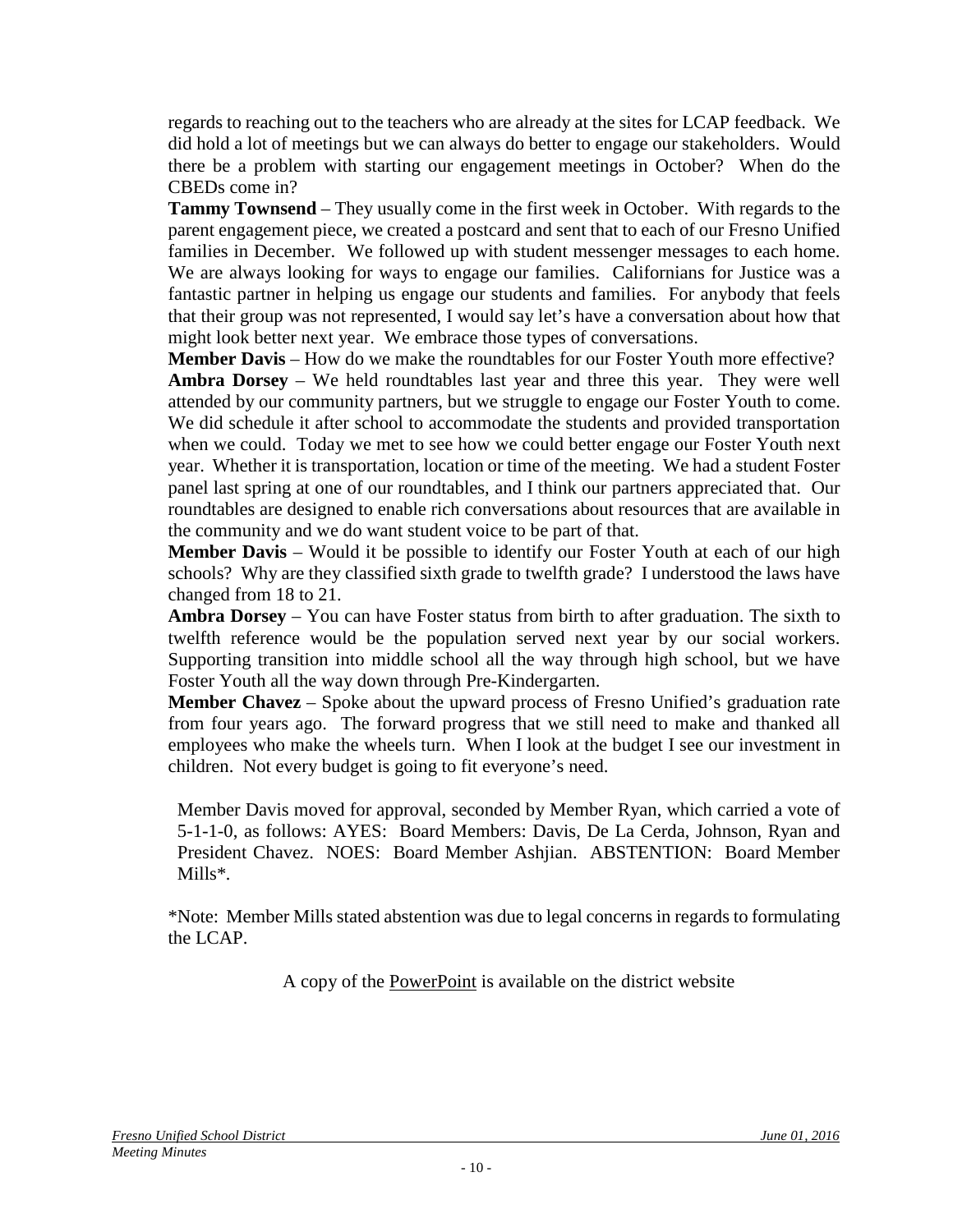## **B-13, DISCUSS and ADOPT Fresno Unified School District's 2016/17 Proposed Budget and 2016/17 Education Protection Account**

**DISCUSSED and ADOPTED.** The Proposed Budget includes the multi-year projected budget for the Unrestricted General Fund. The agenda item will also describe factors addressed in the 2016/17 Proposed Budget, and issues affecting the multi-year projections for 2017/18 and 2018/19.

Presentation by Deputy Superintendent, Ruth F. Quinto

An opportunity was provided to hear questions/concerns from members of the board and staff was available to respond

**Community Member, Claudia Cazares** – Thanked the board for their investments but questioned whether students who are not college bound are getting enough of CTE. Would like to see more money in extra-curricular activities for students. They need to be more involved in their school and community. Additionally she supported the words of Mr. Assemi that we need to invest in social work with our students. Thanked the board for investing in the band programs for students at all schools.

**Member Ryan** – Mentioned her reservation about maintaining only a 5% reserve. Most economist believe there is a recession on the way. They don't know how badly, but we need to be prepared. I would like to see it increase as soon as we can.

**Member Mills** – Ms. Quinto you mentioned the number one concern from all of the high schools was the condition of the bathrooms. I sat in on meetings at Fresno High and that was not their number one concern. A better way to phrase that would be, that at every high school the students' meetings raised an issue that the bathrooms were not being maintained. The number one issue in the Fresno High region was more career technical education classes. The Superintendent and others have mentioned many things in this budget that are positive and one of them is the recommendation from the English Learners Task Force to have Hmong studies and classes at the high schools. I do have a concern on the implementation of those high school classes. Unless it is open to everyone at the schools, and not just those who are ethnically Hmong, certainly at Fresno High unless it is inserted into the IB program, it seems to me we are excluding certain students. Is the site staff clear on this?

**Maria Maldonado** – Those courses do not exclude any student.

**Member Mills** – My concern is that we have it open to every student. Thank you for the clarification. That brings me to my other concern. Before the Board has voted on this, staff at the sites were given instructions to go out and hire, to schedule these classes and more forward. If this is something that required a board vote it should have waited for a board vote. And if it doesn't require a Board vote then frankly it should not come before the Board for consideration. I realize that the Board has had several presentations on budget recommendations and there were multiple LCAP meetings that were held. I am going back to the ones that were held in the Fresno High region. We heard from the students and the community on the three top priorities. The number one priority was more CTE. When I look at the LCAP and I look at the proposed budget there is not one additional cent of CTE money allocated to that region and yet we heard we are allocating an additional \$13 million to CTE. We just saw that we have another \$3.3 million of the money coming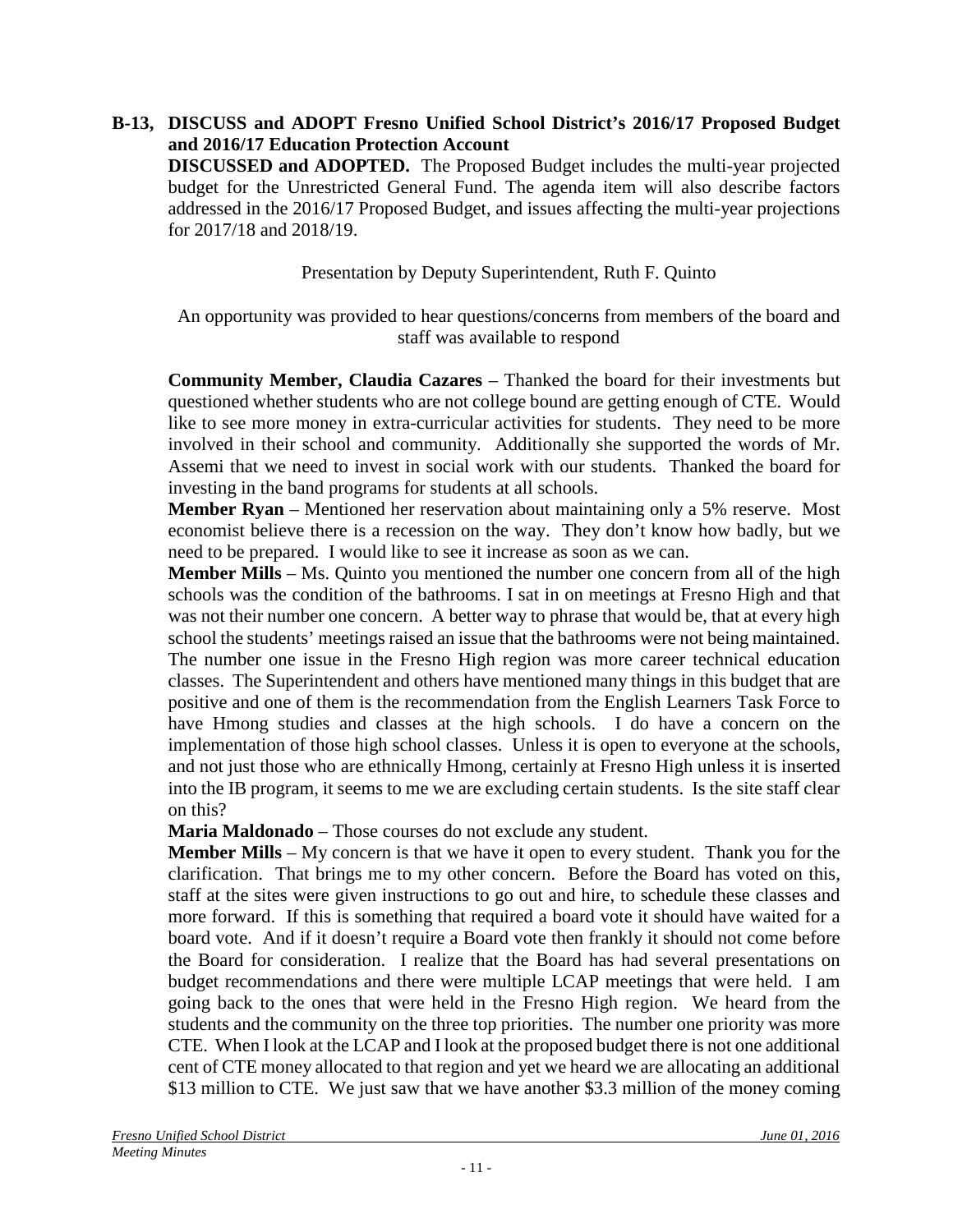to the district in on-going funds from the May revise. Somehow we can't find any money to increase CTE in this region which I find unacceptable. The opportunity for CTE needs to be equalized and the district is not doing that. We have 25% of the students at Fresno High in CTE. Some of those classes have 43 students in them because we are trying to get as many students possible but there is no ability to increase that without additional funding from CTE and to expand the opportunities and that needs to be equal among the districts. Another priority in the Fresno High region was to do something about the disruptive students in the classroom. I understand that we are adding some more social workers but they are dealing with the foster youth and the homeless youth. There are a lot of other students that need the social and emotional support. There is no provision for that. At least not equitability through-out the district. I had asked for a workshop prior to doing the budget and before we were doing the LCAP I had asked for a workshop on safety and discipline at the schools that never got scheduled. There has been no increase to the capacity for Phoenix in this budget, which would be a way to provide the social and emotional support for students who need it. I find this troubling not only because it was a top priority for the Fresno High region because students need it, but also because our Board Policy 5131 guarantees every student the right to an education free from classroom disruption. We are not currently providing that. Despite the district's LCAP feedback from the Fresno High region, the top three priorities there were CTE, disruptive students in the classroom, and addressing some of the large class sizes. None of this was addressed in the budget and none of this is addressed in the LCAP. I sent an e-mail May 13, 2016 raising concerns about the legality of the LCAP budget that failed to address any of the feedback from these meetings. I never received a response. I am troubled by the failure to address these concerns. I am troubled that I did not receive a response from my e-mail. I understand that a region does not get everything that they ask for but on the other hand they should not get left with nothing from their three priorities. I have a problem with the budget and I have a problem with the LCAP.

**Paul Idsvoog** – I would like to address your concerns in regards to hiring the Hmong teachers. Our past practice has been to recruit so we can get ahead of the deal and when we look for that it is always contingent on Board approval in regards to any final decision. **Member Mills** – It seems to be more than that when we have placed it on the schedules and placed students in it.

**Member Ashjian** – I think we have done a good job in reaching out to our stakeholders but I don't think we have done a good job with applying the information. Some of the top priorities in the Bullard region were disruptions in the classroom, safety with children and CTE, not just in the Bullard region but in the community. The parents, teachers and myself of the Bullard region were not heard in this budget. This budget does not reflect the community which I represent.

**Member Davis** – Is the Hmong class going to be an elective?

#### **Maria Maldonado** – Yes.

**Member Davis** – I would assume that anyone who wanted to participate in the Hmong class would be able to do so. To say my region didn't get this and my region didn't get that is narrow minded. Some of the children in the Bullard/Fresno High region come to the Sunnyside High Doctor's Academy, to McLane's Banking pathway or to Edison. When you categorize and you say it does not reflect your area, I think you have a misunderstanding of how many people live in one region but attend a different high school.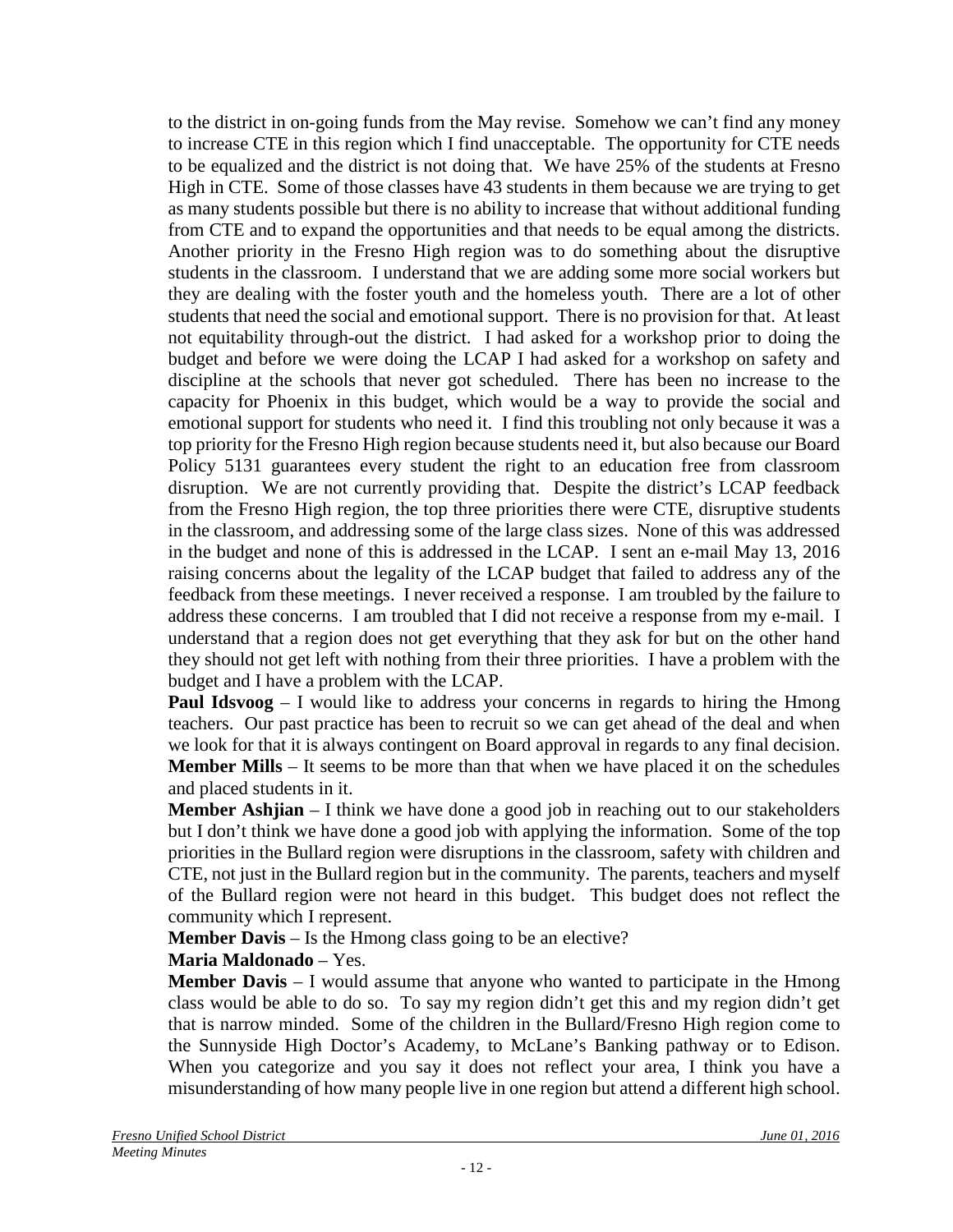Not any one region can meet all the needs of their students. Our students are going to gravitate to the programs that interest them and their parents are going to make sacrifices for them to go.

**Member De La Cerda** – I recognize that as Trustees we have a responsibility to advocate for the priorities of our regions, and the issues that are important to us. I want to be clear that I take exception to the comments that have been made, especially at the start of our budget process. It has been suggested that we only offer Hmong as a foreign language option to the regions that have large Hmong student populations. That suggestion came about through the EL Task Force from Spanish and Hmong speaking individuals, not only recognizing a need to address, but it is the second largest language that is spoken in the city and throughout the valley. As a unified district it is our responsibility to address those issues and needs of this district that are apparent, and we are trying to do that. It is important to point out that we have Hmong students at every high school. It has also been suggested that this budget funds only four of our regions. If you take a look at what was just reviewed in the budget you will see that all of the recommendations from class sizes, more school time for our students, Goal 2, facility improvements, social and emotional supports, CTE increases and safety all of that is being distributed as equitably in support of all of our students. Sometimes as Trustees we represent all of the students in this district not just in our own region. LCAP is not broken down by regions but by priorities. We need to remember that we serve all of our students and they are all part of the Fresno Unified School District no matter your economic background, foster youth, homeless or ethnicity.

**Member Mills** – I wanted to clarify that my comments regarding Hmong classes was to ensure everyone had equal access to participate. We have quite a few students at Fresno High who I think would be interested and hope Ms. Dutra will see that it is fully incorporated as part of the IB program.

**Member Ashjian** – I was referring to Prop 30 that saved Education in the state of California. The top one percent pay through Prop 30 among other things which people pay in their payroll taxes and their property taxes which help education to move forward including bonds. It would behoove us to understand as members of the Board to understand exactly where the tax revenue comes from. If it is truly for all children then that would include the children of Fresno High and that would include the children of Bullard, but the tyranny of the majority does not work well on this Board.

**Member Davis** – The budget will come and go just like Christmas. I feel badly that this particular budget does not fit what you feel but next year we will have another one.

Member Ryan moved for approval, seconded by Member Davis, which carried a vote of 5-1-1-0, as follows: AYES: Board Members: Davis, De La Cerda, Johnson, Ryan and President Chavez. NOES: Board Member Ashjian. ABSTENTION: Board Member Mills\**.*

\*Note: Member Mills stated abstention was due to legal concerns in regards to formulating the LCAP.

A copy of the PowerPoint is available on the district website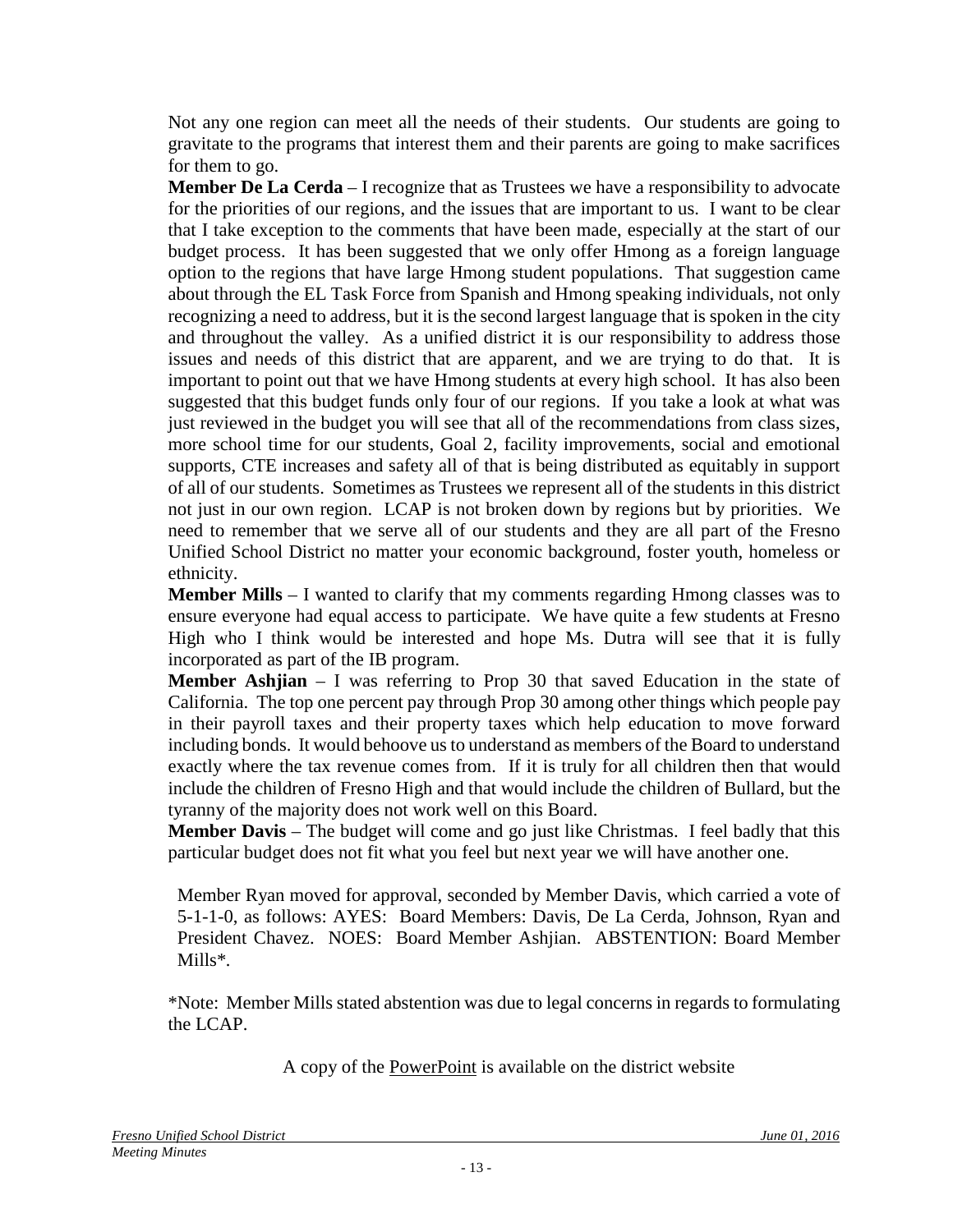#### **B-14, DISCUSS and APPROVE Award of Bid 16-25, Sections A-N, Exterior Painting at Various School Sites**

**DISCUSSED and APPROVED** Bid 16-25, consisting of 14 bid sections, for exterior painting at 13 elementary schools and one middle school. These schools were last painted in 1995 and 1996. The requests for bids were lawfully advertised on March 9, 2016. Notifications were sent to 20 vendors and four construction trade publications, and the district received up to 14 responses for a bid section.

Presentation by Chief of Operations, Karin Temple

An opportunity was provided to hear questions/concerns from members of the board and staff was available to respond

**Member Mills** – Are we revising our refresh schedule to paint our sites sooner than every 20 years?

**Karin Temple** – We are repainting schools when resources are available. Last summer we painted 15 schools. We have had funding the last two years to paint a significant number of schools and as we move forward we will continue to schedule through our deferred maintenance painting to the extent possible.

**Member Mills** – I am glad we are doing this but for most people if we equate this to our homes we don't wait twenty years to paint. So I think the schools need to be checked and hopefully get a cycle and a list and go through a schedule to do this. If we need more money in the maintenance budget then we need more money in the maintenance budget.

**Karin Temple** – Painting is typically on a 15-20 year life cycle for our schools. Having the opportunity to paint we are very pleased.

Member Ryan moved for approval, seconded by Member De La Cerda, which carried a vote of 7-0-0, as follows: AYES: Board Members: Ashjian, Davis, De La Cerda , Johnson, Mills, Ryan and President Chavez.

#### **B-15, DISCUSS and APPROVE Award of Bid 16-29, Materials for Exterior Lighting Upgrade at Various Sites; and Bid 16-30 A-D, Installation of Exterior Lighting at Various Sites**

**DISCUSSED and APPROVED** Bid 16-29 and Bid 16-30, to upgrade exterior lighting (parking lots, hallways, walkways) at all middle schools and the south parking lot at Fresno High School. Bid 16-29 is for materials only for the purchase of new poles, pole lights, wall packs, soffits, flood lights, and bullhorns. The request for bids was lawfully advertised on April 14, 2016 and April 21, 2016. Notifications were sent to 26 vendors, and the district received two responses; bids were opened May 6, 2016. Bid 16-30 is for installation of the materials purchased on Bid 16-29. The request for bids was lawfully advertised on April 13, 2016. Notifications were sent to 65 vendors and four construction trade publications, and the district received four responses; bids were opened May 11, 2016.

## Presentation by Chief Operations Officer, Karin Temple

An opportunity was provided to hear questions/concerns from members of the board and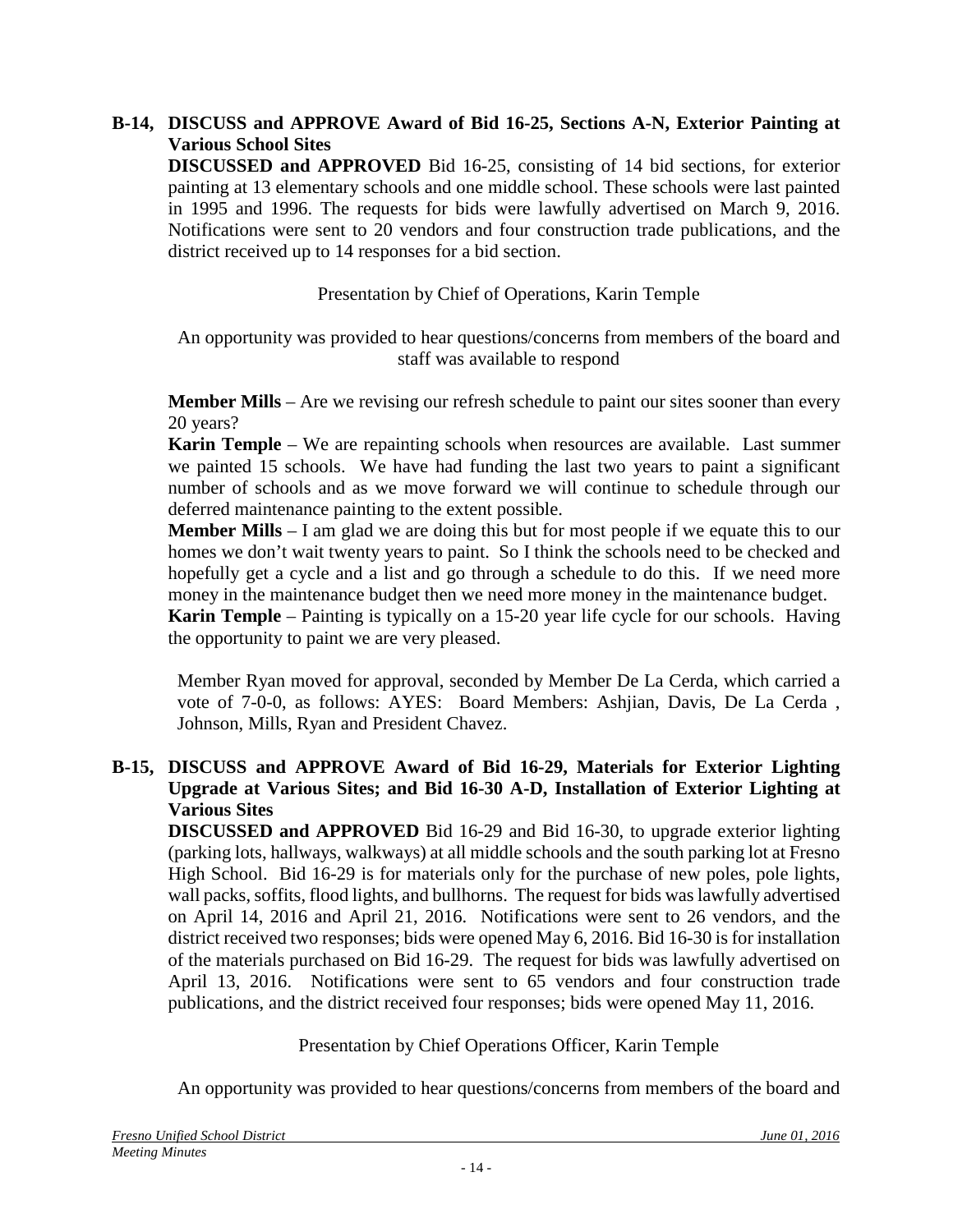#### staff was available to respond

For the record there were no comments/questions.

Member Mills moved for approval, seconded by Member Johnson, which carried a vote of 7-0-0, as follows: AYES: Board Members: Ashjian, Davis, De La Cerda , Johnson, Mills, Ryan and President Chavez.

#### **B-16, CONDUCT Public Hearing and ADOPT Resolution 15-25 Authorizing the Increase of Level I School Facility (Development) Fees on Residential and Commercial/Industrial Construction Projects**

**CONDUCTED Public Hearing and ADOPTED** Resolution 15-25, the adoption of which is recommended to authorize increasing School Facility Fees, also known as Development Fees. Pursuant to Education Code Section 17620 and Government Code Section 65995, the State Allocation Board approved adjustments to the allowable maximum development fee in January 2016. School districts are required to conduct a study to justify increasing development fees to the newly adopted statutory limit. A Justification Study prepared by O'Dell Planning & Research, Inc. validates the need for the fee based on projected new development and the need for new or reconstructed facilities for future un-housed students. The current and proposed fees are shown below. The increases would be effective 60 days after the public hearing and adoption of the resolution.

| <b>Development Type</b>              | Current Fee (per s.f.) | <b>Proposed Fee (per s.f.)</b> |
|--------------------------------------|------------------------|--------------------------------|
| Residential                          | \$3.36                 | \$3.48                         |
| Commercial/Industrial/Senior Housing | \$0.54                 | 50.56                          |

## Presentation by Chief Operations Officer, Karin Temple

An opportunity was provided to hear questions/concerns from members of the board and staff was available to respond

#### **Member Davis** – What do they pay in Clovis?

**Karin Temple** – Clovis is actually higher. They charge level two facility fees. They charge \$4.22 for residential and \$0.56, which is the same as Fresno, for commercial. Central also charges higher for their residential, which is \$4.06. Sanger Unified charges the same level one fees that we are recommending.

**Member Davis** – Would the high speed rail way qualify as new construction going through our district?

**Mr. Odell** – If it causes new commercial development or industrial development that is what will be paying the fees. The train itself is not a chargeable item. If the homes that were demolished are rebuilt and exceed the square footage of the original home then they would have to pay.

**Member Ashjian** – I want to clarify, it wasn't that the BIA didn't care that we were raising the rates, they made a deal back in Sacramento that said every two years when it gets raised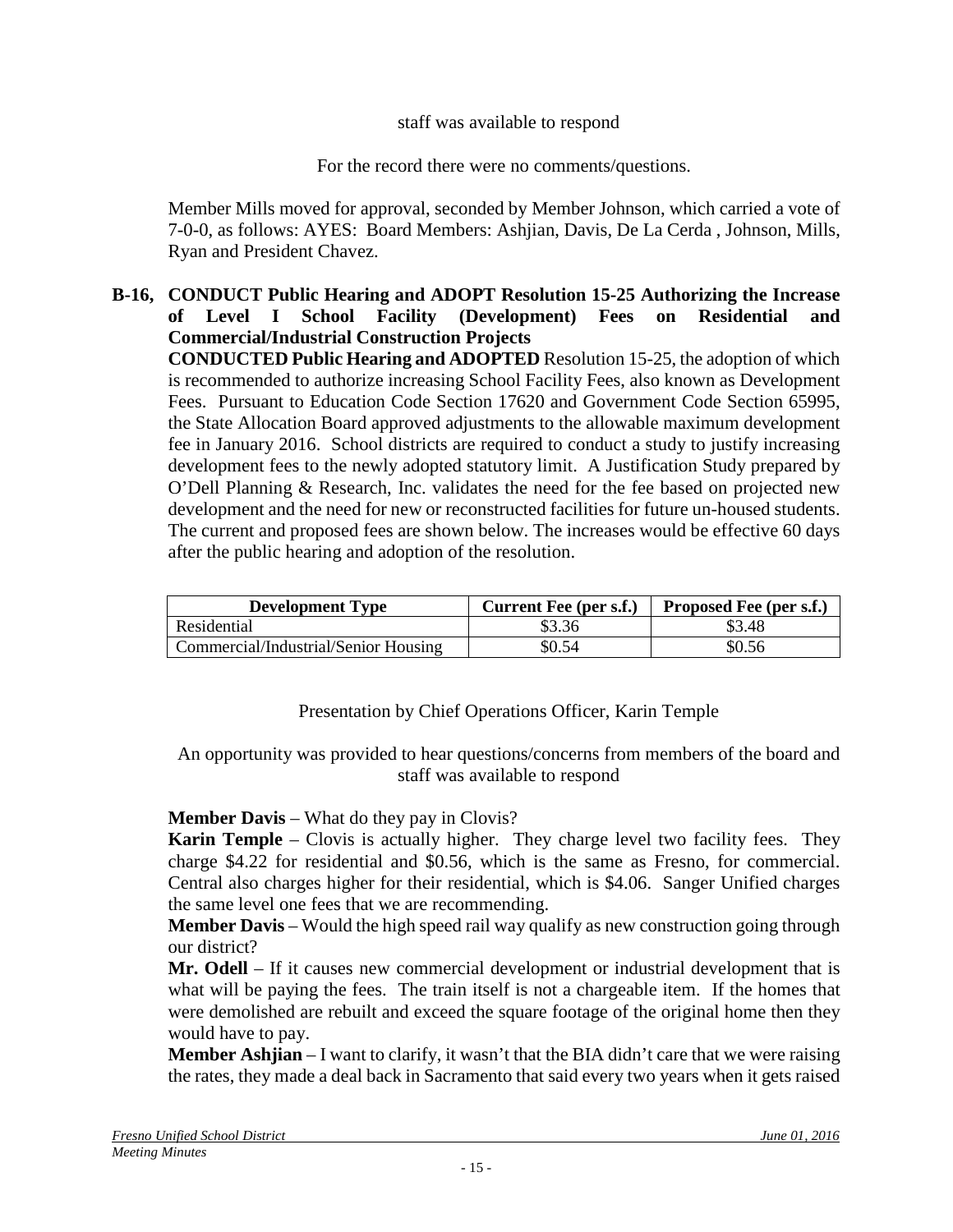and you stay at the level one, we are okay with that. If we had gone one cent above that level one then there would have been a concern.

Member Davis moved for approval, seconded by Member Ryan, which carried a vote of 7-0-0, as follows: AYES: Board Members: Ashjian, Davis, De La Cerda, Johnson, Mills, Ryan and President Chavez.

A copy of the PowerPoint is available on the district website

## **B-16a, DISCUSS and APPROVE Proposed Revisions for Board Bylaws (BB) 9010, 9100, 9130, 9150 (New), 9220, 9250, 9323.2 and 9324**

**DISCUSSED and APPROVED** proposed revisions to the following eight Board Bylaws (BB), which meet the legal mandates recommended by the California School Boards Association (CSBA):

- BB 9010 Public Statements
- BB 9100 Organization
- BB 9130 Board Committees
- BB 9150 Student Board Members (New)
- BB 9220 Governing Board Elections
- BB 9250 Remuneration, Reimbursement and Other Benefits
- BB 9323.2 Actions by the Board
- BB 9324 Minutes and Recordings

The Board was in receipt of these Board Bylaw revisions at the May 11, 2016 Board meeting. The Board will have an opportunity to discuss and ask questions at the June 1, 2016 Board meeting.

## Presentation by Legal Counsel, Mary Beth Egan

An opportunity was provided to hear questions/concerns from members of the board and staff was available to respond

**Member Mill**s – I have a question on Board Bylaw 9130 Board Committees. It says on Board sub-committees that committee members may be recommended by the Superintendent or the designee. Is there a reason why committee members couldn't be recommended by the Board members?

**Mary Beth** – You are not listed in the CSBA recommended policy. You could certainly present your recommendations to the Board president, and that could be taken into consideration. CSBA is the policy service where hundreds of school districts through-out California use their recommendations. CSBA had not included Board members individually among those who can make recommendations with respect to committee members.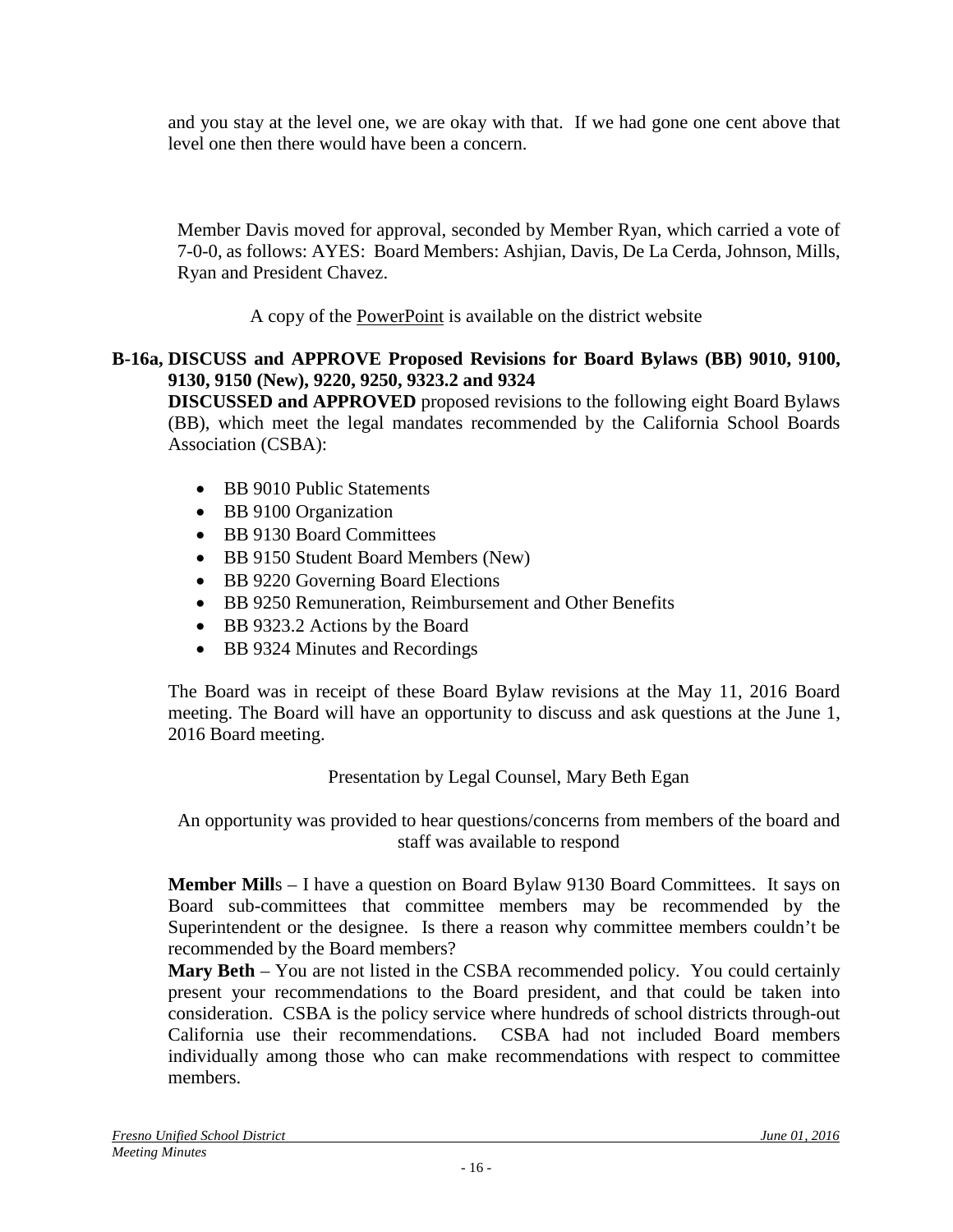**Member Mills** – It has been done in the past. Is there reason we wouldn't formalize it into the policy?

**Mary Beth** – If it has been done and it is working, it isn't necessary to formalize it. Apparently you have felt comfortable in making recommendations to the Board president, and those recommendations have been acted upon by the full Board.

**Member Mills** – Does the board have a problem adding that in so we can make recommendations on our Board committees as well?

**Member Ryan** – I am concerned about changing anything. Everything that we are voting on tonight has been recommended by CSBA, which we are a member of, and CSBA attorneys which have gone over this to bring us into compliance with the current laws. When the laws change CSBA give us the recommendations on the wording of our policies and bylaws. Unless there is a pressing need I don't see why we would change a word. Because sometimes changing a word can change a meaning of something, and then we would put ourselves out of compliance.

**Member Mills** – I have another question on 9220 Governing Board Elections. On this one CSBA did not make a recommendation as to how to break a tie vote. There are three options for Board members to choose from. There was one option that was inserted which was basically a coin toss or a random drawing. There are other options including a CSBA option for language for a run-off rather than a coin toss if there has been a tie. I would prefer that a Board seat is not decided by a coin toss rather by the voters if there should be a tie.

**Mary Beth** – In reviewing the Board Bylaw revisions, the Board Bylaw subcommittee was convened. That subcommittee was Board Clerk De La Cerda, Member Ashjian and Member Johnson. Each of those individuals met with the assistance of Mr. Nelson and Ms. Plascencia to review the Board Bylaws. I was there discussing the revisions and that issue actually came up, it was thoroughly discussed and a discussion was made amongst the bylaw subcommittee that what you see in the revised bylaw would be what we would present to the Board.

**Member Mills** – Why a coin toss instead of a run-off? I am still not clear. I would prefer that the voters select.

**Member Ryan** – We have a Board subcommittee that chose something else and I will go with the Board subcommittee.

**Member Ashjian** – I believe the conversation was that it could be a coin toss or you could pull straws. There was a variety of options. The other reason why we leaned that way was a run-off could be extremely expensive to the school district.

**Member Mills** – The next one I had a question about was 9250 Remuneration, Reimbursement and Other Benefits. 9250 is continuing to use language that is optional and not recommended by CSBA, which is to continue to have former Board members who have served one term to participate in the Health and Welfare Benefits of the district. I can understand that when this was first done we didn't have the Affordable Care Act, we didn't have Covered California and there might not have been any other option for someone to obtain health benefits. Even when there is an increase in the premium and the amount being paid by the former Board member there is still an expense to the Health Fund should a claim be made or services accessed. I am wondering if we need to still keep this if everybody would have access to a Covered California plan of their own.

**Mary Beth** – That would be a decision of the board.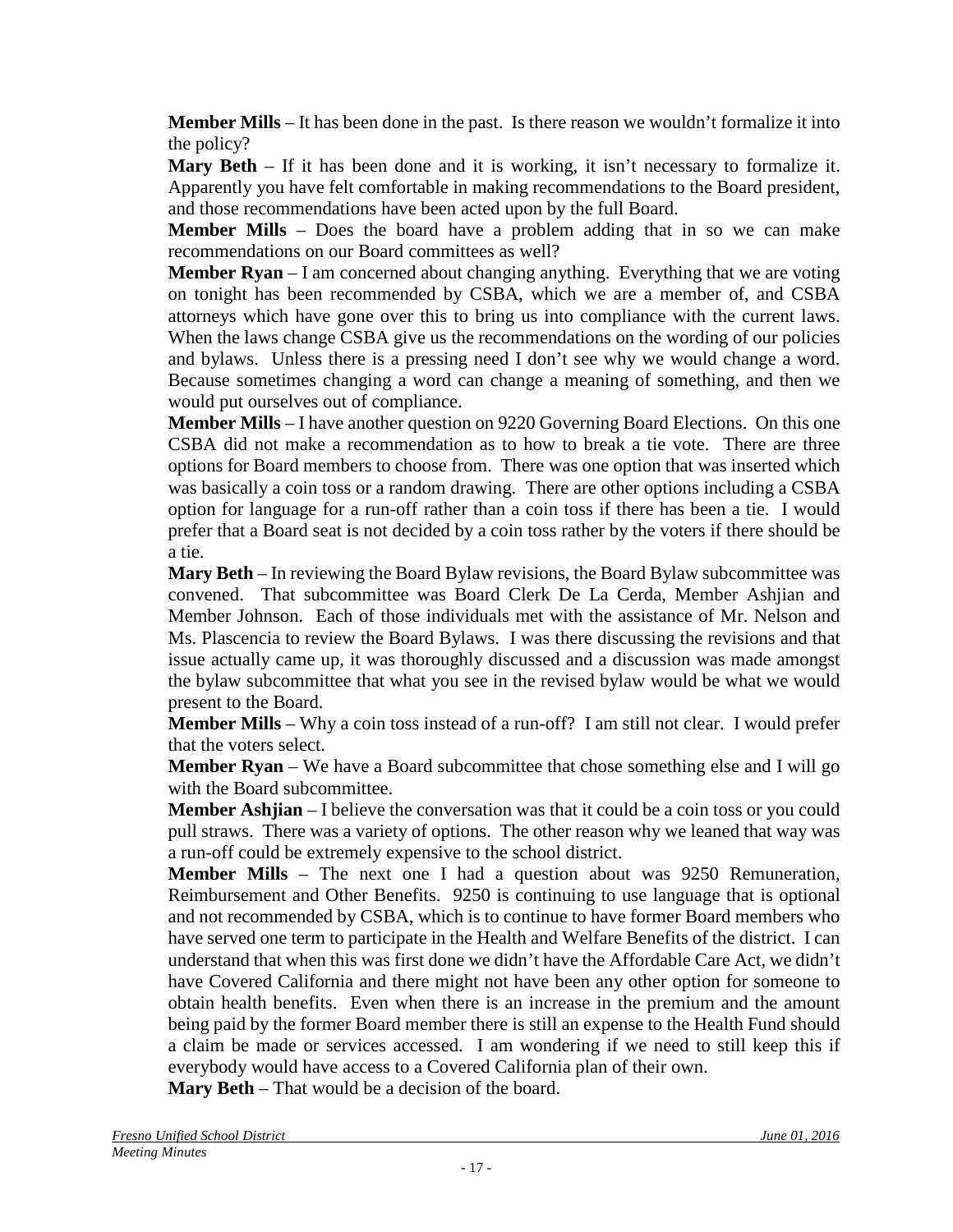Member Chavez moved for approval, seconded by Member Ashjian, which carried a vote of 7-0-0, as follows: AYES: Board Members: Ashjian, Davis, De La Cerda, Johnson, Mills\*, Ryan and President Chavez.

\*Note: Member Mills noted that she disagrees with board bylaws 9220 and 9250. She does not agree that former board members should have an option to carry Health and Welfare Benefits with the district, and does not agree to forgo run-off elections in the case of a tie in the Board elections.

## **7:35 P.M.**

## **B-16b, DISCUSS and APPROVE Proposed Revisions for Board Policies (BP) 1312.3, 5131, 5141.22, 5141.27, 5141.31, 5148, 5148.3, 6142.1, 6158, 6173, 6173.1, and 6184**

**DISCUSSED and APPROVED the** proposed revisions to the following twelve Board Policies (BP), which meet the legal mandates recommended by the California School Boards Association (CSBA):

- BP 1312.3 Uniform Complaint Procedures
- BP 5131 Conduct
- BP 5141.22 Infectious Diseases
- BP 5141.27 Food Allergies (New)
- BP 5141.31 Immunizations
- BP 5148 Child Care and Development Programs
- BP 5148.3 Preschool/Early Childhood Education
- BP 6142.1 Sexual Health and HIV/AIDS Prevention Instruction
- BP 6158 Independent Study
- BP 6173 Education for Homeless Children
- BP 6173.1 Education of Foster Youth
- BP 6184 Continuation Education

The Board was in receipt of these Board Policies revisions at the May 11, 2016 Board meeting. The Board will have an opportunity to discuss and ask questions at the June 1, 2016 Board meeting.

Presentation by Executive Director, Teresa Plascencia and staff

An opportunity was provided to hear questions/concerns from members of the board and staff was available to respond

**Member Mills** – I do have a question in regards to 5141.22 Infectious Diseases. The language states that parents/guardians are encouraged to inform the Superintendent or designee if their child has an infectious disease so school staff may work cooperatively to minimize the child's exposure to other diseases in the school setting and to also minimize exposure I would assume. I like the idea that we are encouraging parents so that we can restrict any transmission, but can require them to notify staff?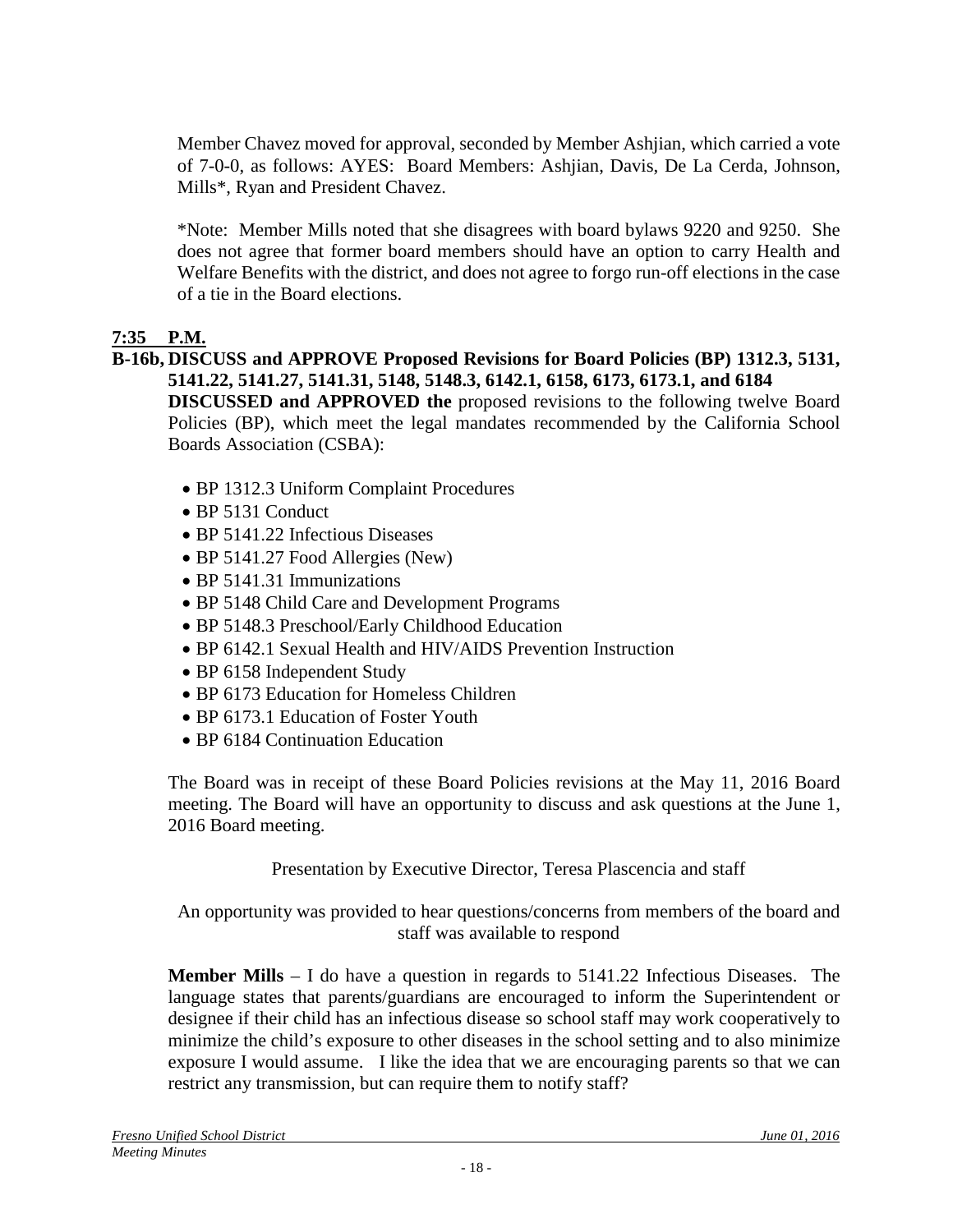**Gail Williams** – It would be difficult to make them do so. In the handbook, we encourage parents to notify so that we can inform students who don't have the proper immunities so we can keep other students safe as well.

**Member Mills** – I understand there are privacy laws but can we require them to notify us? **Gail Williams** – No.

Member De La Cerda moved for approval, seconded by Member Ryan, which carried a vote of 7-0-0, as follows: AYES: Board Members: Ashjian, Davis, De La Cerda, Johnson, Mills, Ryan and President Chavez.

## **C. RECEIVE INFORMATION & REPORTS**

## **C-17 RECEIVE Deferred Maintenance Program, Five-Year Plan**

**RECEIVED** the district's Deferred Maintenance Program Five-Year Plan for 2016/17 through 2020/21, and the complete Five-Year Plan is available for review in the Board Office. Deferred maintenance components include paving, plumbing, roofing, heating and air conditioning, electrical systems, painting, wall and floor systems, and asbestos abatement. Projects are included in the Five-Year Plan based on evaluation of need including condition and expected life cycle. Given that the estimated total cost of the 3,695 projects identified in the Five-Year Plan is over \$270 million, it is not expected that they will all be undertaken in the years shown. Priority of projects may change as building components fail unexpectedly, additional needs are identified, or other factors such as facility modernization. Currently, the district's deferred maintenance projects are fully supported by local bond funds.

#### **C-18 RECEIVE Resolution 15-28, Providing For the Issuance and Sale of General Obligation Bonds, Election of 2010 (Measure Q), Series F, in the Aggregate Principal Amount of Not to Exceed \$30,011,353.12 and Authorizing the Execution and Delivery of Documents and Actions in Connection Therewith**

**RECEIVED** Resolution 15-28, the adoption of which will be recommended on the June 15, 2016 Board agenda. The resolution provides for the issuance and sale of General Obligation Bonds, Election of 2010 (Measure Q) Series F, in the aggregate principal amount of not to exceed \$30,011,353.12. The Series F Bonds shall be issued under the Bond Law for the purpose of raising money to finance educational facilities for which the General Obligation Bonds have been authorized under the Bond Measure. Resolution 15- 28 authorizes bonds which allow for the compounding of interest. This will be the final Measure Q issuance.

## **C-19, RECEIVE the Fresno Unified School District Initial Successor Contract Proposal to Fresno Teachers Association for the 2016/17 School Year**

**RECEIVED.** In accordance with government Code 3547, all initial proposals of the public school employers shall be presented at a public meeting of the public school employer, and thereafter shall be public record. The Fresno Unified School District is herewith submitting its initial successor contract proposal to Fresno Teachers Association